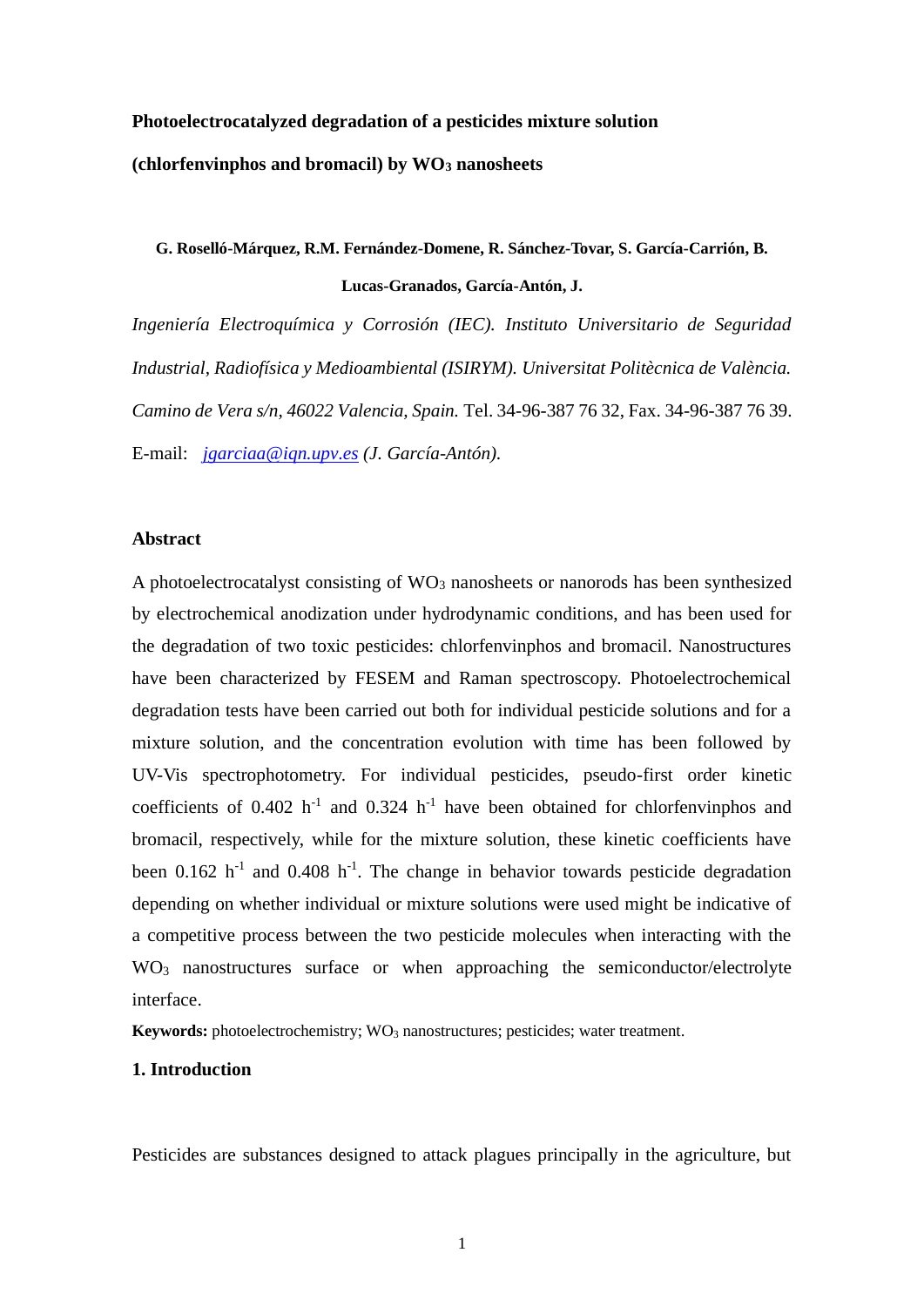also in the management of public and private green spaces. The exposure to pesticides of organisms that are not their aim, including human beings, can provoke adverse serious effects, diseases and loss of species.

Spain is the European country that uses pesticides the most. In 2014, 78.818 tons of active substances were sold in Spain, which supposed 20 % of all the pesticides sold in Europe that year. This massive use results in a growing presence of pesticide residues in food and in the environment [1].

Pesticides may move from the targeted application sites in several ways. They can be moved through the air, water, attached to soil particles, etc. Pesticide movement away from the application site by wind or air currents is called drift. Pesticides may travel offsite as spray droplets, vapors, dust or solid particles, and even on blowing soil particles. Most pesticides movement in water is either by surface movement off the treated site (runoff) or by downward movement through the soil (leaching). It can occur when too much pesticide is applied or spilled onto a surface or too much rainwater or irrigation water moves pesticide through the soil offsite or into groundwater. Runoff water in an outdoor environment may move into drainage systems, streams, ponds, or other surface water, where the pesticides can travel great distances. And finally, pesticides can also move away from the application site when they are on or in objects or organisms that move offsite, such as the work clothing of pesticide handlers [2, 3].

In this article the degradation of two pesticides used massively worldwide, with high toxicity and persistence, and that have been found in aquifers and wastewaters in various parts of the world [4-8] will be studied. These two pesticides are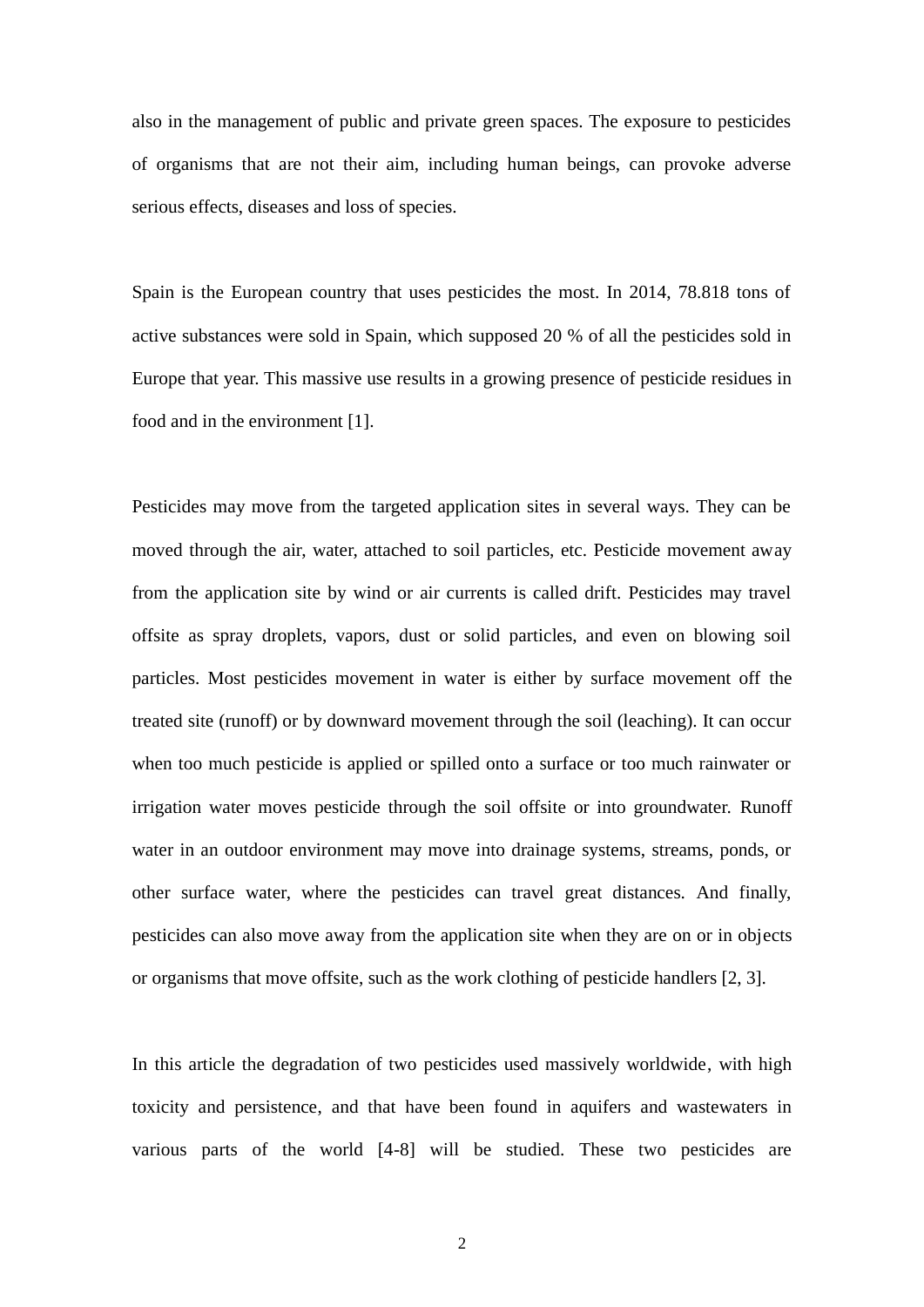chlorfenvinphos and bromacil, whose molecular structures are shown in Figure 1.

Chlorfenvinphos (2-chloro-1-(2,4 dichlorophenyl) vinyl diethyl phosphate) is an organophosphorus insecticide used to control insect pests in livestock. It was also used to control domestic pests such as flies, fleas and mites. This compound has been banned in the European Union (as a phytosanitary product) and in the United States (in 1991) while in Switzerland the use of the Birlane brand is allowed for crops and certain vegetables [9-11]. The toxicity of this compound is due to the inhibition of acetylcholinesterase, causing an accumulation of acetylcholine in the neuroglandular connections and in the Central Nervous System, which generates a hyperexcitation of muscarinic and nicotinic cholinergic receptors, causing different symptoms according to the affected part. It is unknown if this compound is carcinogenic to humans. The Department of Health and Human Environmental Protection Agency has not classified this compound in terms of its carcinogenicity [10-15].

Bromacil (5-bromo-3-sec-butyl-6-methyluracil) is a pesticide that belongs to the family of uracil herbicides. It can be used to selectively control annual and perennial weeds, broadleaf and woody plants on cropland and non-agricultural areas. Bromacil works by interfering with the photosynthetic path of the plants. This herbicide can be sprayed on the plants or spread dry. It dissolves quickly in water and can remain in soil for several years [16-19].

It has been demonstrated that the toxicity of bromacil for invertebrates and fish is in a range between 10 and 100 mg/l while for microalgae this herbicide inhibits its growth at approximate levels of 0.1 mg/L and even lower [15, 20-23]. The toxicity exerted at such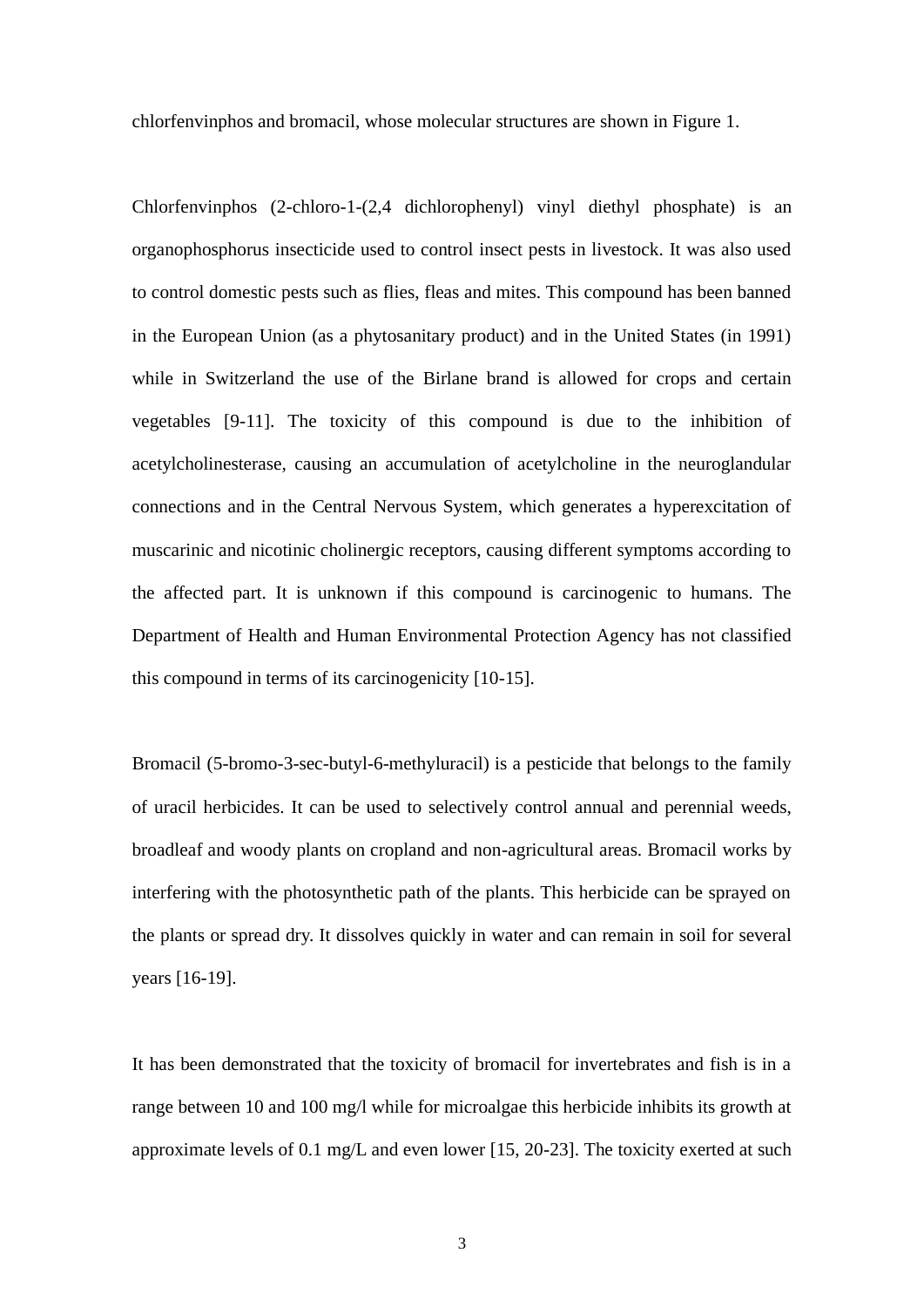low concentrations would place bromacil in the "extremely toxic" category according to the European Commission's Classification of Contaminants. In addition, it is on the list of priority pollutants of the US Environmental Protection Agency (EPA), which classifies it as a carcinogen for humans [20]

Despite being removed from the EU market, both pesticides are still found in aquifers [5-7, 24, 25]. In addition, there are other countries where their use is allowed, such as Australia [4, 19], Costa Rica [26], South Africa [27], etc.

Therefore, it is interesting to develop strategies to eliminate pesticides from wastewaters due to their harmful effects. Several techniques have been used to that end. Among the most important are the Fenton process and its derivatives [12-14], ozonation [28, 29] and photocatalysis [11, 17, 30-32]. In recent years, photoelectrocatalysis (PEC) has been used to remove persistent organic pollutants due to its interesting advantages [33-35]. Electrolytic and photocatalytic processes are combines in PEC technique, which has the ability to delay the recombination of electron-hole pairs ( $e^-$ <sub>CB</sub> /  $h^+$ <sub>VB</sub>), promoting a greater lifetime of holes. This technique consists of exciting an electron from the valence band (VB) to the conduction band (CB) of a semiconductor, generating a hole in the valence band. To the seminconductor comes radiation with a superior energy to that of the band gap, causing the photoexcitation of the electron from one band to another. The generation of the electron-hole pair occurs by the following reaction:

Semiconductor + 
$$
hv \rightarrow e^-{}_{CB} + h^+{}_{VB}
$$
 (1)

However, the promoted  $e_{CB}$  is an unstable species and tends to return to its initial state by recombination with unreacted  $h<sup>+</sup><sub>VB</sub>$ , which represents the main inconvenient for the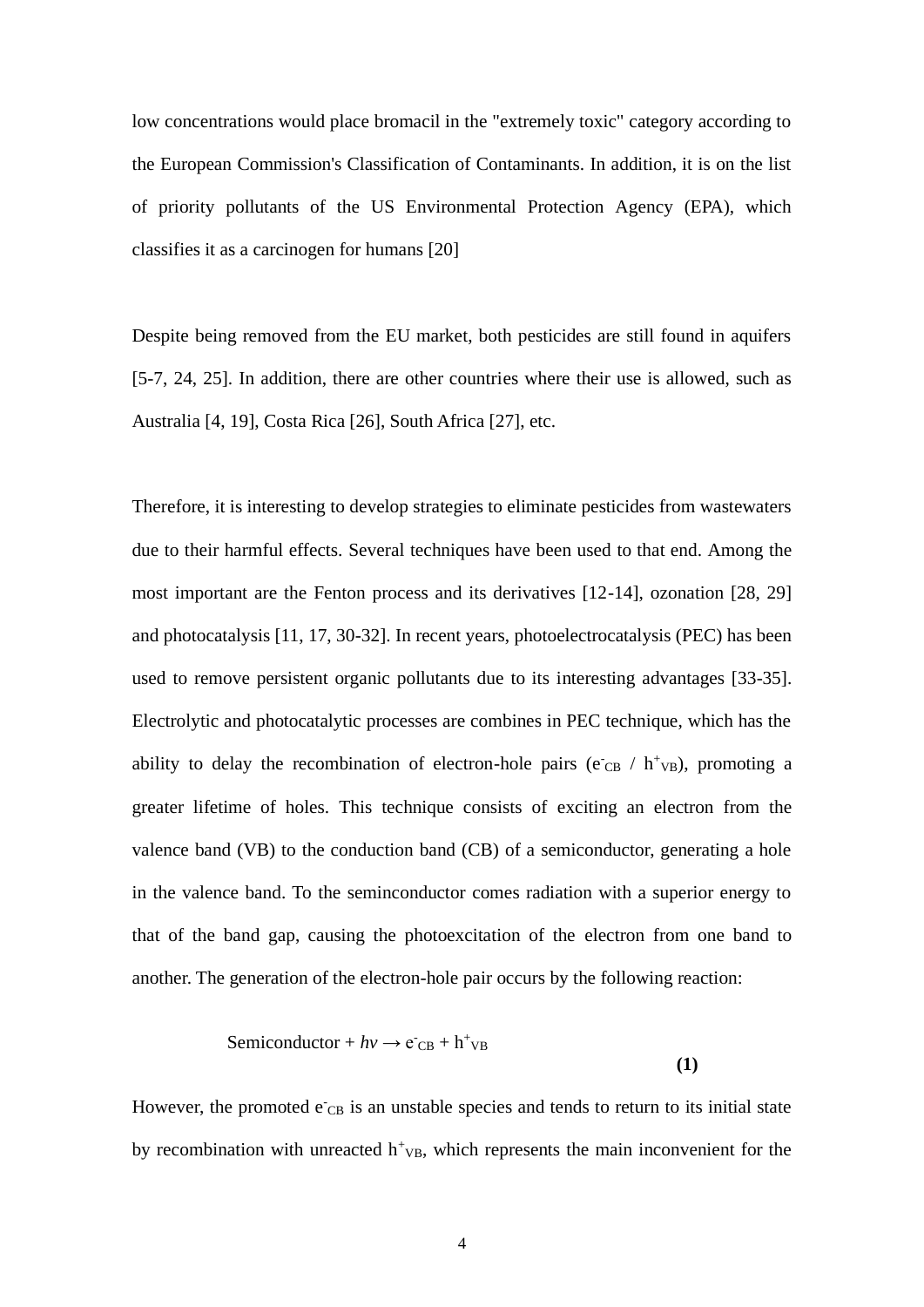efficient use of absorbed photons in classical photocatalysis (PC) [33-35].

Therefore, by combining electrochemical and photocatalysis technologies, the recombination of photo-generated electron–hole can be avoided. The applied external potential is a key factor in the PEC technique because it accelerates photocatalytic reaction and hinders recombination [33]. An increase in the efficiency of the PEC is observed, comparing with the classical PC, due to a decrease in the charge recombination generating a greater number of holes. The useful lifetime of photogenerated holes increases and they are more likely to oxidize organic pollutants deposited on the semiconductor surface. In addition, in this technique, the photoanode can be recovered after degradation, using it in successive treatments [33].

In this technique, different oxides can be used as semiconductors, but the most common are TiO<sub>2</sub>, Fe<sub>2</sub>O<sub>3</sub> and WO<sub>3</sub>. In this work, a nanostructure based on WO<sub>3</sub> has been used since this oxide has very good photocatalytic properties.  $WO<sub>3</sub>$  is a semiconductor metal oxide, which has the ability to absorb the blue part of the visible spectrum in addition to ultraviolet light. It has a band gap width of approximately 2.6 eV in the monoclinic form. This oxide has a crystal structure formed by octahedrons attached at its corners and its stoichiometry is responsible for many of the properties of the material [36]. The electrical conductivity of WO<sub>3</sub> varies in a range of 10 to  $10^{-4}$  S·cm<sup>-1</sup> depending on its stoichiometry. On the other hand, as a photocatalytic material, it has the limit of the conduction band (CB) slightly more positive (compared to NHE (normal hydrogen electrode)) than the  $H_2/H_2O$  reduction potential and the valence band limit (VB) much more positive than the oxidation potential of H<sub>2</sub>O / O<sub>2</sub> (2.803 V<sub>Ag/AgCl</sub> [37, 38]) which makes WO<sup>3</sup> capable of efficiently producing photo-oxidation in a wide range of organic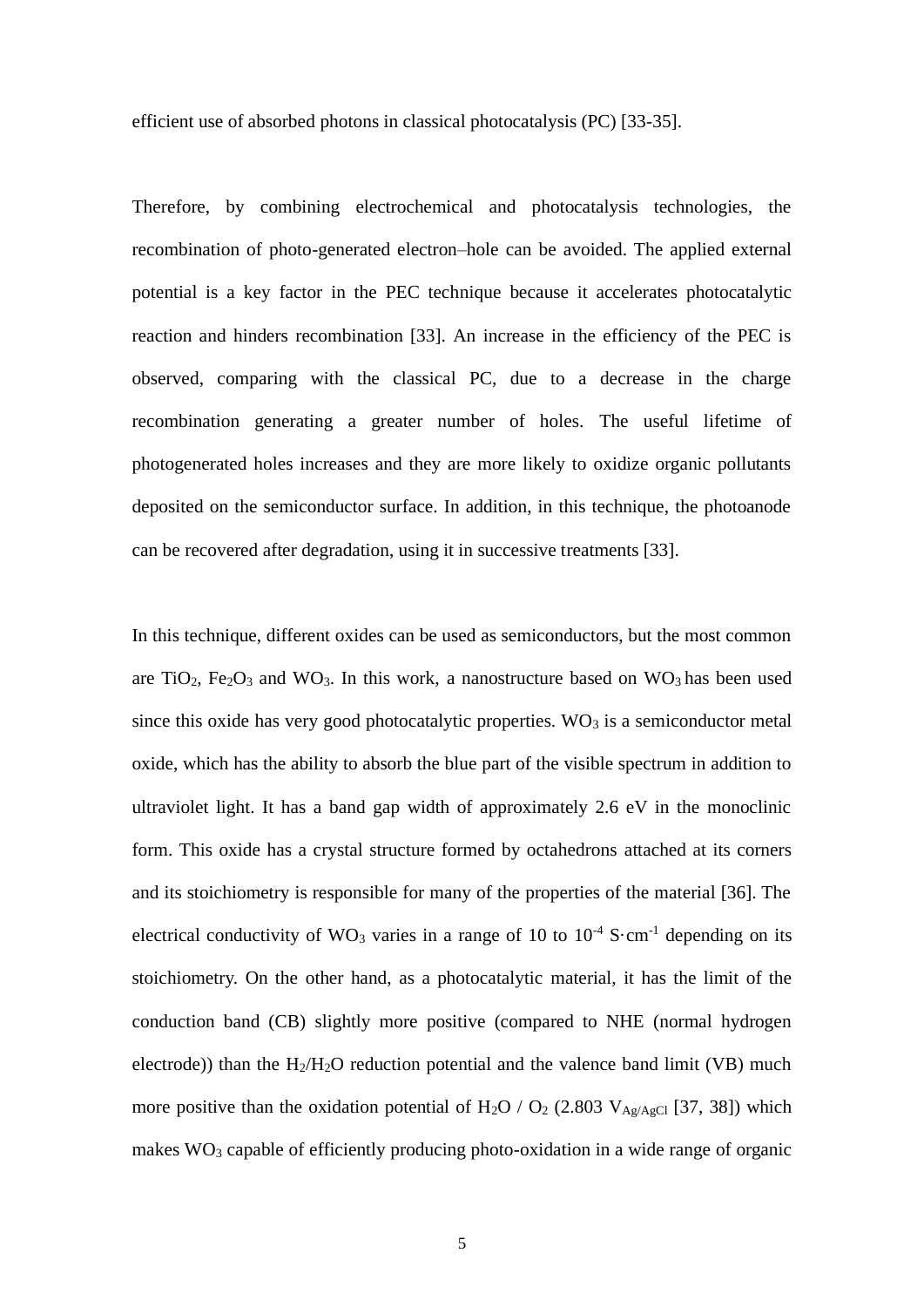compounds. In addition,  $WO_3$  has good stability in acidic environments [36]. However, in spite of all its good properties, nanostructured  $WO_3$  photoanodes have been barely used to degrade persistent organic pollutants, especially if compared with other semiconducting oxides such as  $TiO<sub>2</sub>$  [37, 39-46].

The aim of this work is to degrade two highly toxic pesticides with harmful effects for living beings and the environment, chlorfenvinphos and bromacil, by means of PEC using  $WO_3$  nanostructures synthesized by anodization as photoanodes.

#### **2. Materials and methods**

#### *2.1. Conditioning of the electrodes (tungsten rods).*

Tungsten rods with a diameter of 8 mm and  $0.5 \text{ cm}^2$  of cross-sectional area were used as working electrodes. Before anodization, to obtain the desired  $WO<sub>3</sub>$  nanostructures, the tungsten electrodes were prepared. The pretreatment consisted of polishing the tungsten bar using different types of sandpaper to obtain a mirror-like surface. Once polished, the surface was washed with distilled water to eliminate any trace of residue from the polishing process and dried with compressed air. Next, the sample was introduced into a small beaker with ethanol to be sonicated for 2 minutes. Finally, the sample was washed again with distilled water and dried with compressed air.

#### *2.2. Electrochemical anodization process.*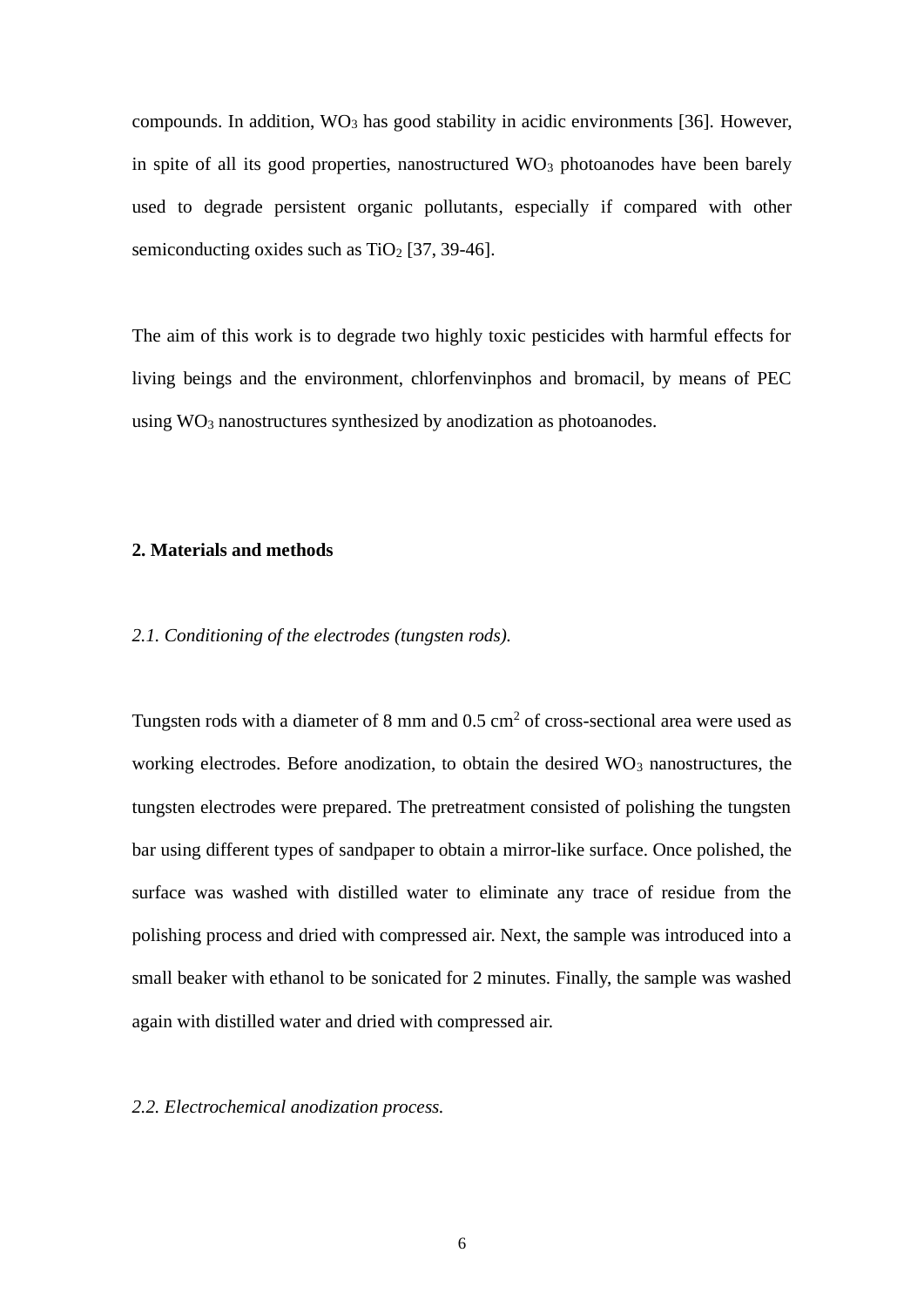Once the sample was conditioned, the tungsten rod was subjected to anodization in order to obtain the desired nanostructures. Before anodization, tungsten rods were covered with PTFE except for the surface that was to be anodized  $(0.5 \text{ cm}^2)$ . Once covered, the sample was screwed into a rotating electrode, whose rotation speed was set at 375 rpm during anodization. A platinum mesh acted as a cathode. The electrolyte was introduced into an electrochemical cell heated up to 50 ˚C by an external recirculation circuit. The electrolyte composition was 1.5 M  $H_2SO_4$  and 0.05 M  $H_2O_2$ . Anodization was performed applying a cell potential of 20 V using a potential source. These experimental conditions were selected according to a previous work [47].

#### *2.3. Post-anodization treatment*

The anodized sample was cut and introduced in a cylindrical oven to apply a heat treatment at 400 °C for 4 hours. In this oven the sample was dehydrated and crystalline forms of  $WO_3$  were obtained.

## *2.4. Nanostructures characterization*

The crystalline structure of the samples was characterized by using a Confocal Raman Laser Microscope (neon laser of 632 nm with a power of 420  $\mu$ W). The composition and crystalline structure of the obtained tungsten oxide nanostructures were analyzed. This characterization of the crystalline structure was carried out before and after the thermal treatment in order to verify if such treatment affected the composition and crystalline structure of the formed nanostructures.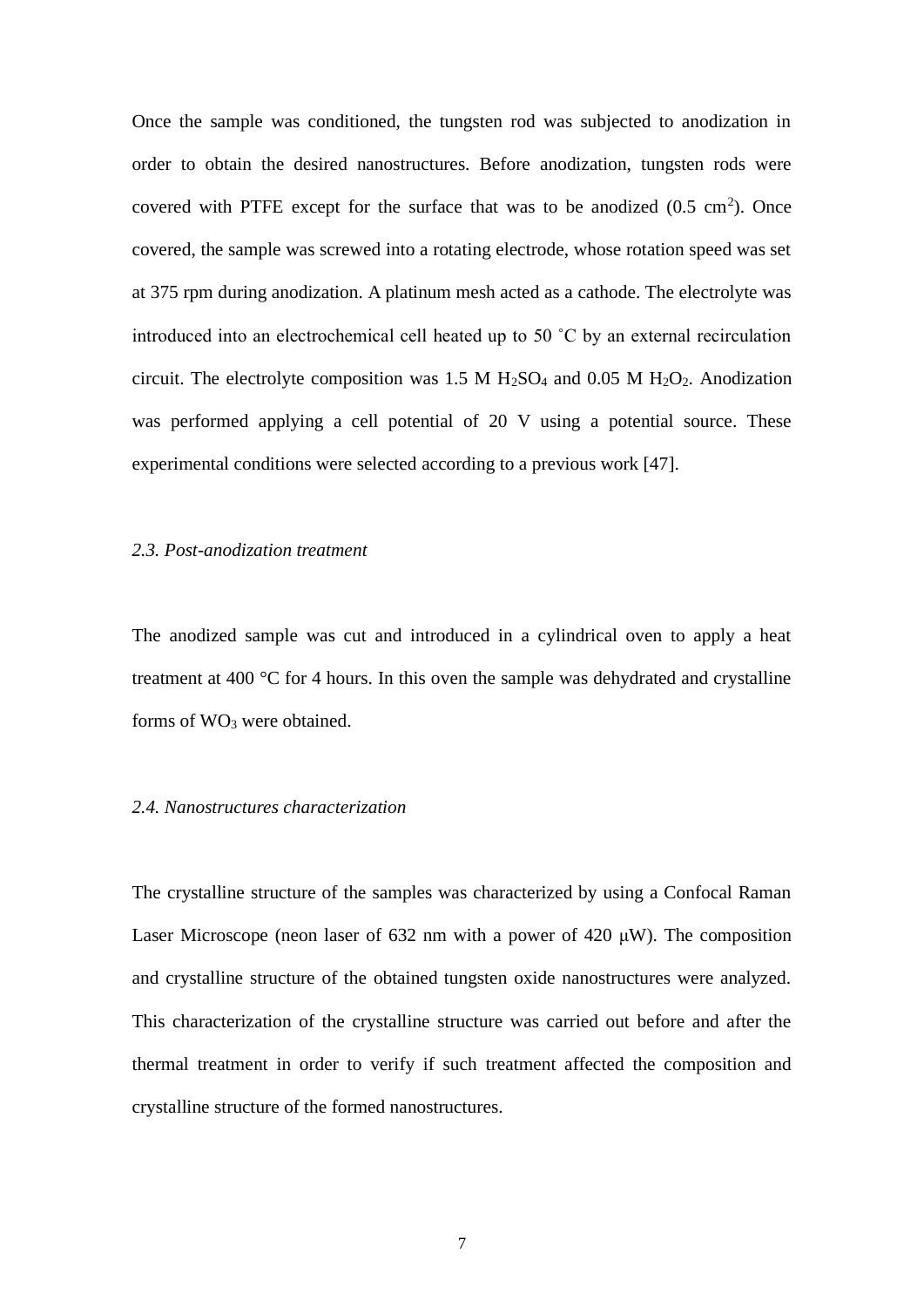In addition, the surface of the samples was characterized by Field Emission Scanning Electron Microscope (ZEISS ULTRA55 scanning electron microscopy) using 3 kV, to verify the type of nanostructures formed on the substrate.

*2.5. Pesticide degradation*

Degradation experiments were carried out in a photoelectrochemical quartz reactor. The system was basically composed of a three-electrode electrochemical cell, a potentiostat to provide the external polarization (1V) and a light source to illuminate the photoanode. Irradiations were carried out employing a 1000 W Xe light source and using a visible wavelength of 420 nm. The wavelength was accurately selected by means of a monochromator.

For degradation experiments, 14 mL of the desired solution were put into the reactor with a Ag/AgCl (3M KCl) reference electrode, a Pt counter electrode and the working electrode (WO<sub>3</sub> nanostructures). Before the PEC degradation, this experimental set-up was stirred for 30 min in the dark to allow equilibration of the system. Samples of 2 ml were taken every half hour to monitor the degradation of pesticides through a UV spectrophotometer, recording the absorbance of the solutions on a wavelength range from 190 nm to 500 nm. These samples were then returned to the reactor to continue the degradation.

All tests were performed with a pesticide concentration of 20 ppm and using 0.1 M H2SO<sup>4</sup> as supporting electrolyte. Degradation of individual pesticides (chlorfenvinphos and bromacil) was carried out, as well as degradation of a mixture of both (20 ppm chlorfenvinphos  $+ 20$  ppm bromacil). The duration of these tests was 360 min.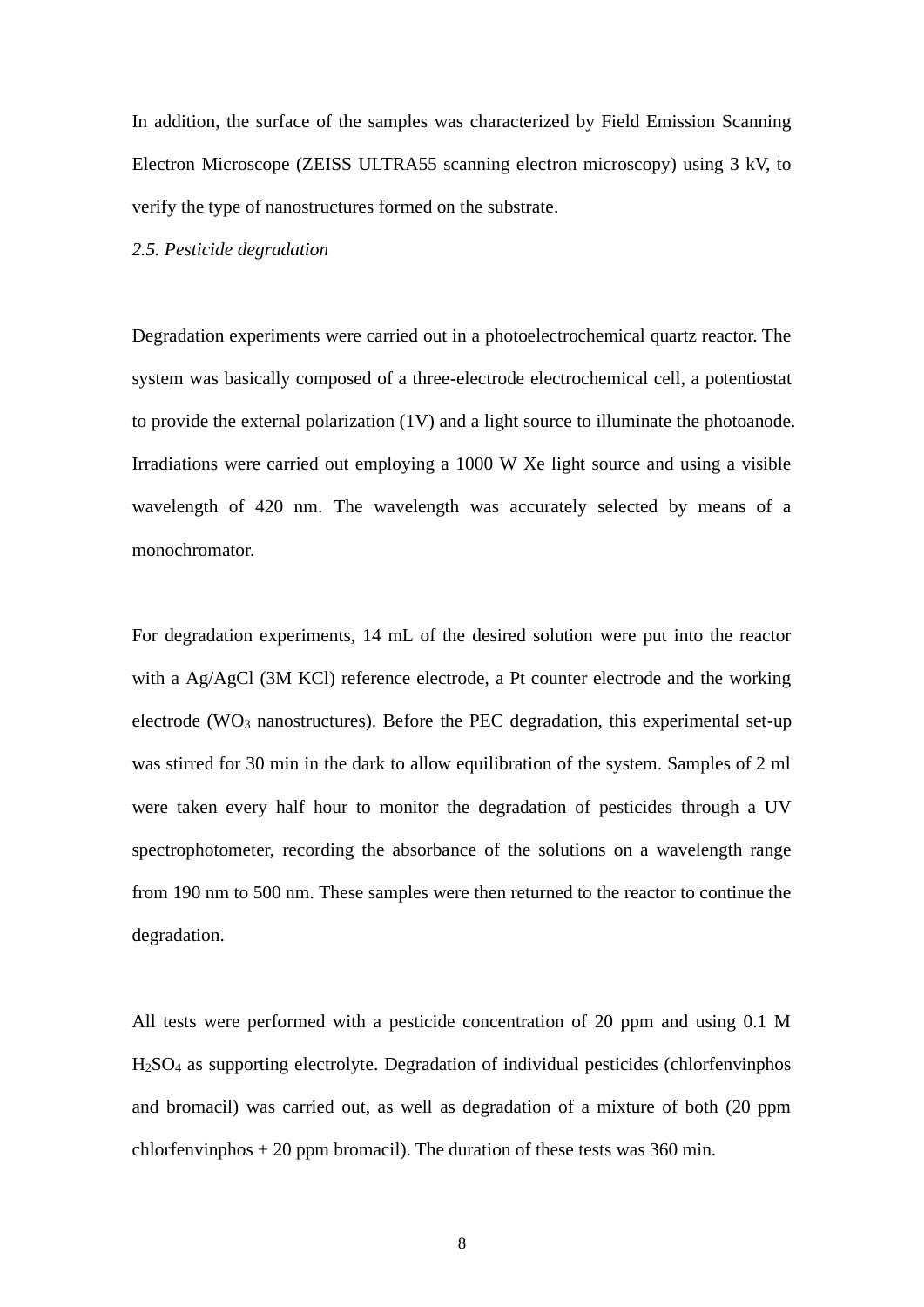Mineralization of pesticide solutions after 360 min of photoelectrochemical degradation was determined quantifying the decrease in Total Organic Carbon (TOC) by using a Shimadzu TOC-L analyzer.

#### **3. Results and discussion**

Figure 2a and Figure 2b show two FESEM images of the  $WO_3$  nanostructure used in this work as photoelectrocatalyst, after the annealing treatment. It can be observed that very thin nanosheets or nanorods were formed on the electrode surface, whose appearance was spongy and very porous (Figure 2a). In the cross-sectional image (Figure 2b), it can be seen that these small nanosheets or nanorods were packed in multiple layers.

Raman spectra of the as-anodized and annealed samples are shown in Figure 2c. Both spectra were similar, although there were some differences. Peaks at  $190-195$  cm<sup>-1</sup>,  $277$  $\text{cm}^{-1}$ , 321  $\text{cm}^{-1}$ , 713  $\text{cm}^{-1}$  and 816  $\text{cm}^{-1}$  appeared for both samples and are related to crystalline forms of  $WO_3$  (monoclinic and/or orthorhombic) [48-53]. However, for the as-anodized nanostructure, other peaks can be discerned. These peaks were located between 390-450 cm<sup>-1</sup> and at 954 cm<sup>-1</sup>, and are associated respectively with hydrated  $WO<sub>3</sub>$  (W–OH<sub>2</sub> bond) [51, 54] and with short terminal W=O bonds [49-52]. These results indicate that partially crystalline  $WO<sub>3</sub>$  nanostructures were obtained by anodization, although they needed a thermal treatment to be dehydrated.

As explained above, in this work the degradation of two individual pesticides,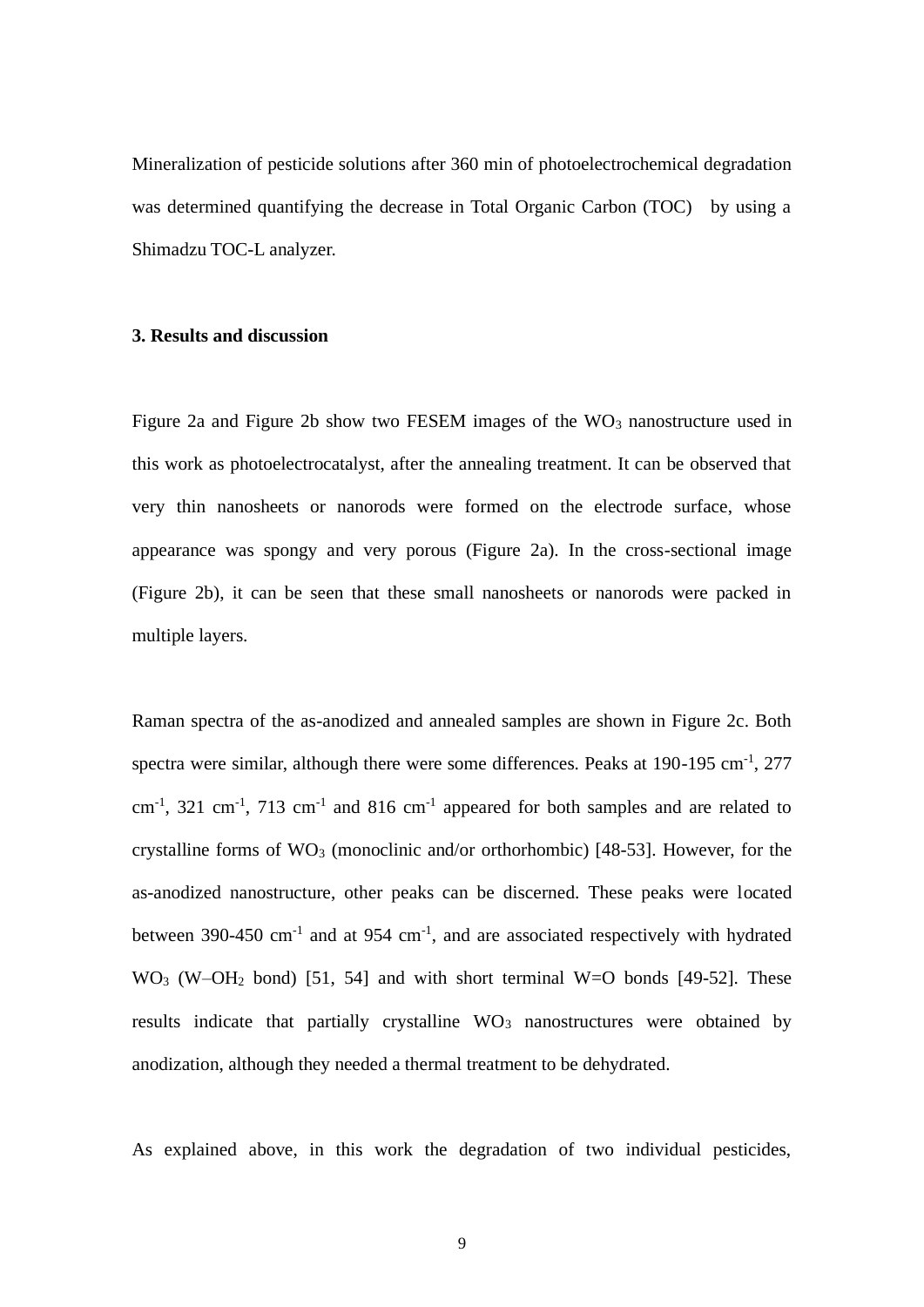chlorfenvinphos and bromacil, as well as a mixture of both of them, was investigated. Degradation processes were followed by UV-vis spectrophotometry. Figure 3 shows the UV-vis absorption spectra for the two pesticides and for their mixture, at different concentrations. The spectra for chlorfenvinphos (CFV) are presented in Figure 3a. Two well defined peaks can be seen, one at 204 nm and the other at 245 nm. The latter peak has been related to the characteristic chlorfenvinghos aromatic ring  $\pi \to \pi^*$  transition and is the peak normally used to follow the degradation of this pesticide [55, 56].

In Figure 3b, UV-vis spectra for different bromacil (BRO) solutions are shown. In this case, three peaks are discerned: a small one at 193 nm and two well-defined and broad peaks at 210 nm and 278 nm. The latter peak can be associated with the uracile group ring. Indeed, it is well known that the UV-vis spectrum for uracil has an absorbance maximum at  $\sim$ 260 nm (in acidic media) [57, 58]. When auxochrome substituents are added to the uracil 5-position (such as the bromine atom in bromacil), the peak associated with the uracil group undergoes a bathochromic shift [57, 58]. Moreover, the peak at  $\sim$ 278 nm has been frequently used to indentify bromacil and to follow its degradation with time [16, 59, 60].

The UV-vis spectra of the mixture solution of chlorfenvinphos and bromacil are presented in Figure 3c. Two broad and more or less defined peaks can be observed at 205 nm and 278 nm, along with a shoulder at short wavelengths  $(\sim 193 \text{ nm})$  and a band of high absorbance values centered at  $\sim$ 250 nm. In order to assign these features to the different pesticides, the spectra of individual pesticides (at a concentration of 20 ppm) and of the mixture solution (20 ppm CFV  $+$  20 ppm BRO) are shown in Figure 3d. Identifying the different peaks, it is clear that (1) the shoulder at 193 nm observed for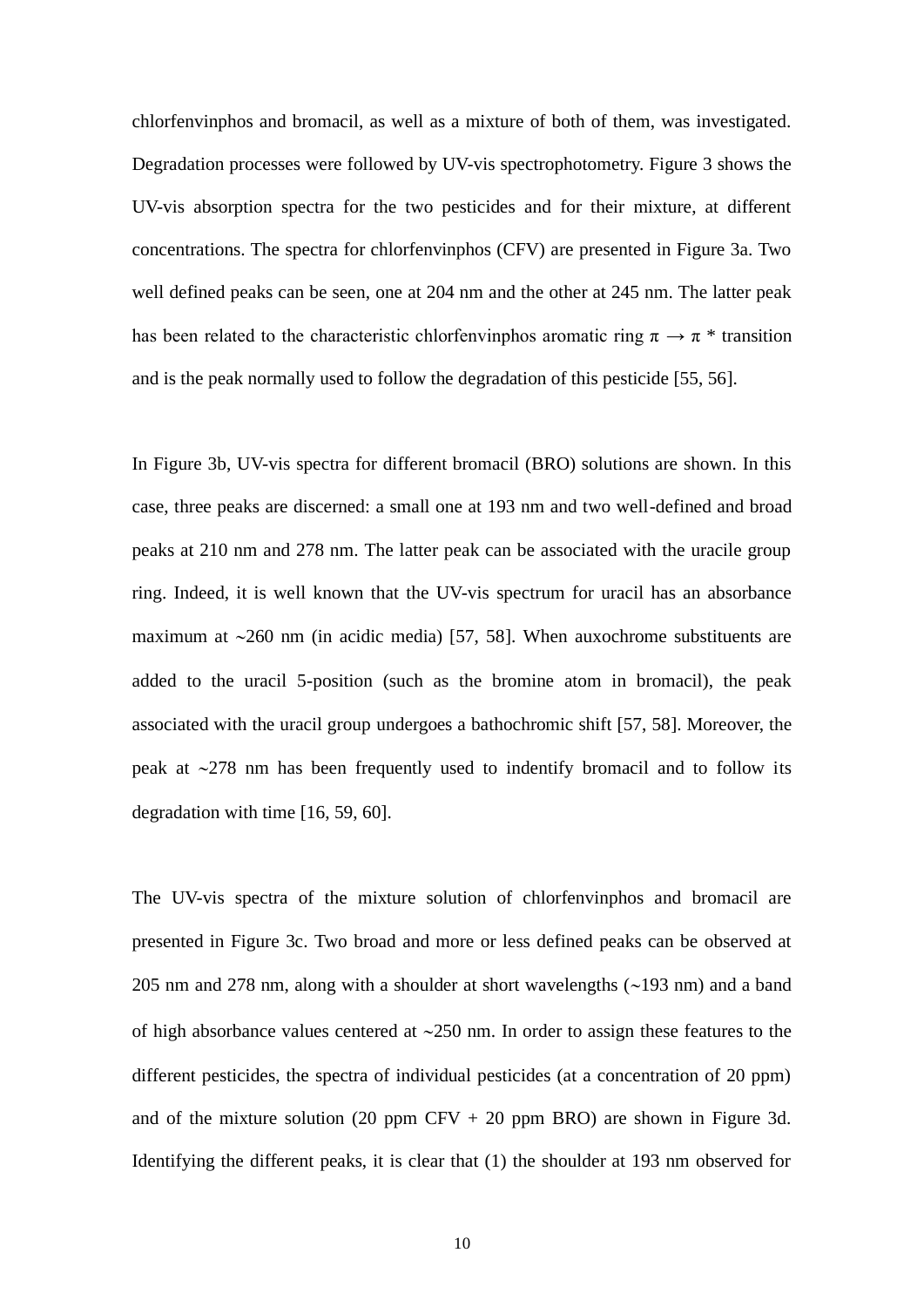the mixture solution corresponds with the peak at the same wavelength for bromacil; (2) the broad peak centered at 205 nm for the mixture solution is consequence of the peak centered at 204 nm for chlorfenvinphos and the peak centered at 210 nm for bromacil; (3) the flat band with high absorbance values observed for the mixture solution and centered at  $\sim$ 250 nm is a consequence of the chlorfenvinphos peak at 245 nm together with a region of minimum absorbances for bromacil at the same wavelength; (4) the peak at 278 nm for the mixture solution corresponds to the same peak for bromacil.

Therefore, there is correspondence between the absorbance peaks observed for the mixture solution and the peaks of the individual pesticides. Hence, the degradation process of the mixture solution will be followed at the same wavelengths used for individual pesticides, i.e., 245 nm for chlorfenvinphos and 278 nm for bromacil. However, to follow individual degradations from the mixture solution UV-vis spectra, it is necessary to establish the equivalence between the absorbance of individual pesticides and that of the mixture solution, at different concentrations. This equivalence is presented in Figure 4, where each point corresponds to a different concentration (marked in the graphic). It can be observed that absorbance values for chlorfenvinphos in the individual solution, measured at 245 nm, were significantly lower than for the mixture solution, since at this wavelength bromacil also absorbed light (in spite of having a minimum absorbance at this wavelength). On the other hand, absorbance values for individual bromacil were slightly lower than those for the mixture solution, since at 278 nm chlorfenvinphos barely absorbed light and hence almost all absorbance was due to bromacil.

Figure 5a shows the evolution of chlorfenvinphos UV-Vis spectra with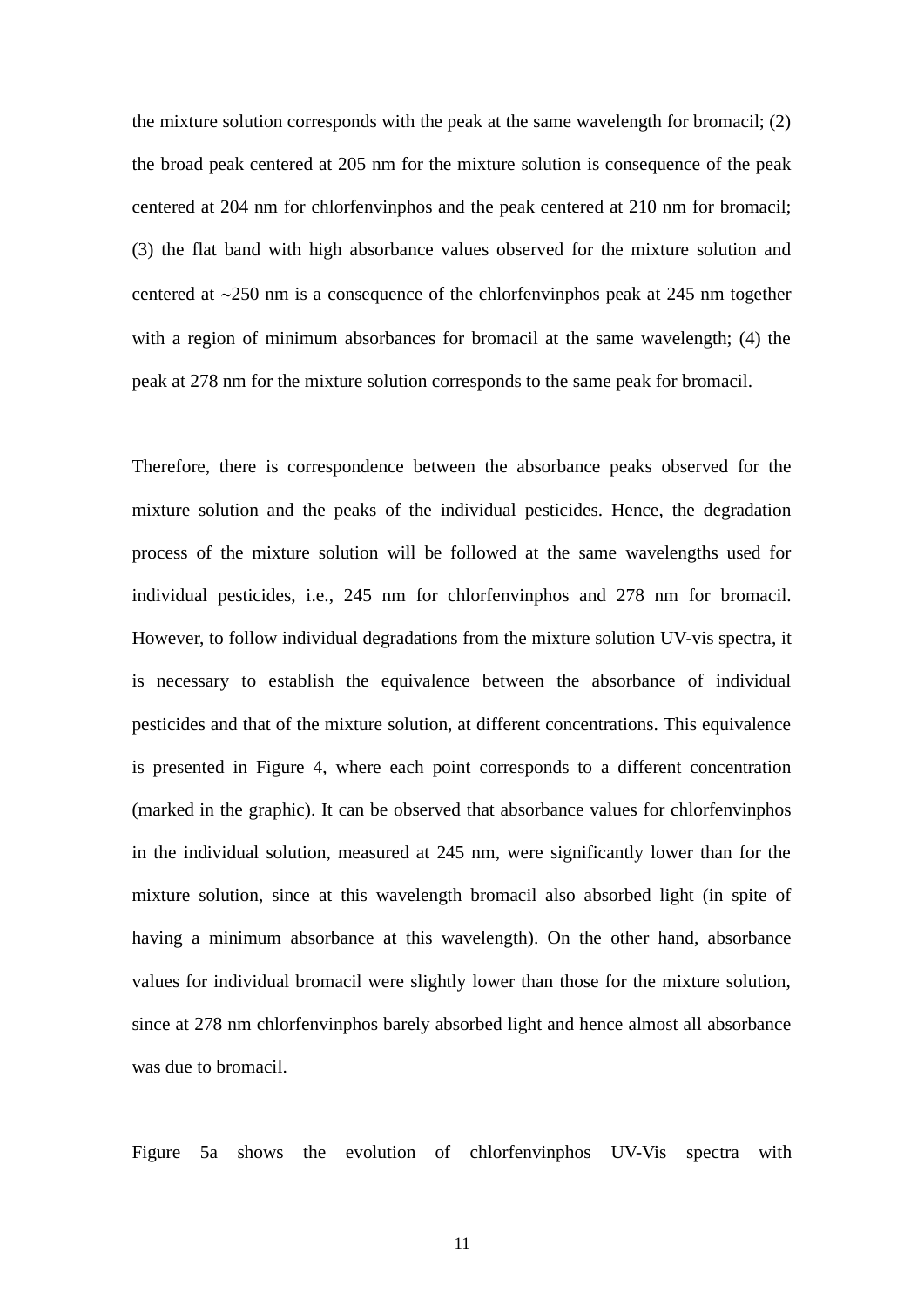photoelectrochemical degradation time. Absorbance peaks decreased with time, especially that at 245 nm, associated with the aromatic ring (Figure 5a). Since no displacement of this peak was observed during the degradation process, it can be concluded that chlorfenvinphos degradation took place through the aromatic ring opening. After 360 min of irradiation,  $91.4 \pm 4.6$  % of chlorfenvinphos was degraded (Figure 5b). Assuming pseudo-first order kinetics, the kinetic coefficient was determined to be  $0.402 \pm 0.064$  h<sup>-1</sup> and the mean half-life  $t_{1/2} = 1.724$  h.

Figure 6a shows the evolution of bromacil UV-Vis spectra with photoelectrochemical degradation time. It can be observed from Figure 6a that the two peaks at short wavelengths (193 nm and 210 nm) tended to increase with irradiation time and to overlap, forming a single and wide peak centered at  $\sim$ 200 nm. This behavior indicates the formation of intermediate species which absorbed light in that wavelength region. The peak at 278 nm, on the contrary, decreased with irradiation time and did not undergo neither blue nor red shifts. These results suggest that bromacil degradation took place through the cleavage of the uracil ring and the formation of intermediates whose maximum absorbance was at a wavelength of  $\sim$ 200 nm. After 360 min of irradiation, 84.3  $\pm$  3.6 % of bromacil was degraded (Figure 6b). Assuming pseudo-first order kinetics, the kinetic coefficient was determined to be.  $^{-1}$  and the mean half-life  $t_{1/2} = 2.139$  h, somewhat lower than for chlorfenvinghos.

Figure 7a shows the evolution of the UV-Vis spectra for the mixture solution of 20 ppm chlorfenvinphos and 20 ppm bromacil with photoelectrochemical degradation time. All peaks and absorbance bands decreased with irradiation time, although that decrease was not uniform. The broad peak centered at 205 nm slowly decreased. As it has been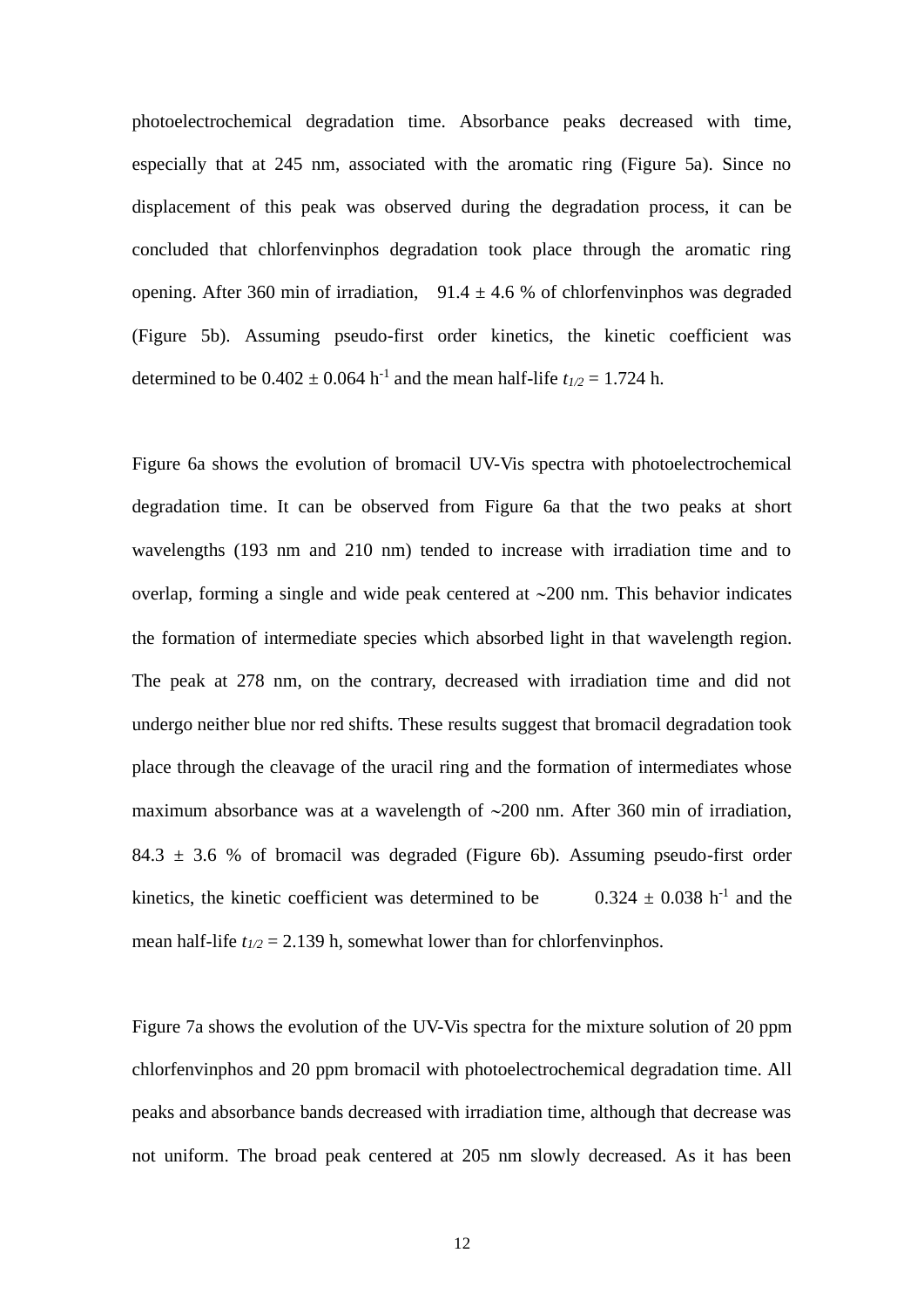described above, this peak was the consequence of the overlapping of two peaks, one of which decreased with time (204 nm for chlorfenvinphos, see Figure 5a) and the other increased with time (210 nm for bromacil, see Figure 6a). Since the decrease of the chlorfenvinphos peak was more pronounced than the increase of the bromacil peak, the overall result was a small decrease of the combined peak. On the other hand, the absorbance band in the region of intermediate wavelengths also decreased with irradiation time. The absorbance at 245 nm, used to monitor chlorfenvinphos degradation, was therefore significantly smaller after 360 min of irradiation. Finally, the peak at 278 nm, associated with bromacil, also decreased with time, until reaching very low values after 360 min.

According to the UV-Vis spectra shown in Figure 7a for the mixture solution (20 ppm chlorfenvinphos  $+20$  ppm bromacil) and to the equivalence in absorbances shown in Figure 4, the evolution of the individual pesticides concentration with irradiation time in the mixture solution can be determined. Figure 7b shows the evolution of pesticides concentration with time for the mixture solution and for the individual pesticide solutions (data of individual pesticides has been already presented in Figure 5b and Figure 6b for chlorfenvinphos and bromacil, respectively, but they have been included in Figure 7b for comparison purposes). It can be observed that the temporal evolution of bromacil concentration followed similar tendencies, regardless of the solution treated (individual or mixture solution), and that degradation efficiencies, kinetic coefficients and half-life values after 360 min of irradiation were similar (84.3 % degradation,  $k =$ 0.324 h<sup>-1</sup> and  $t_{1/2}$  = 2.139 h for the individual solution and 90.63% degradation,  $k =$ 0.408 h<sup>-1</sup> and  $t_{1/2}$  = 1.699 h for the mixture solution). The slight increase in bromacil degradation efficiency in the mixture solution can be regarded as not significant since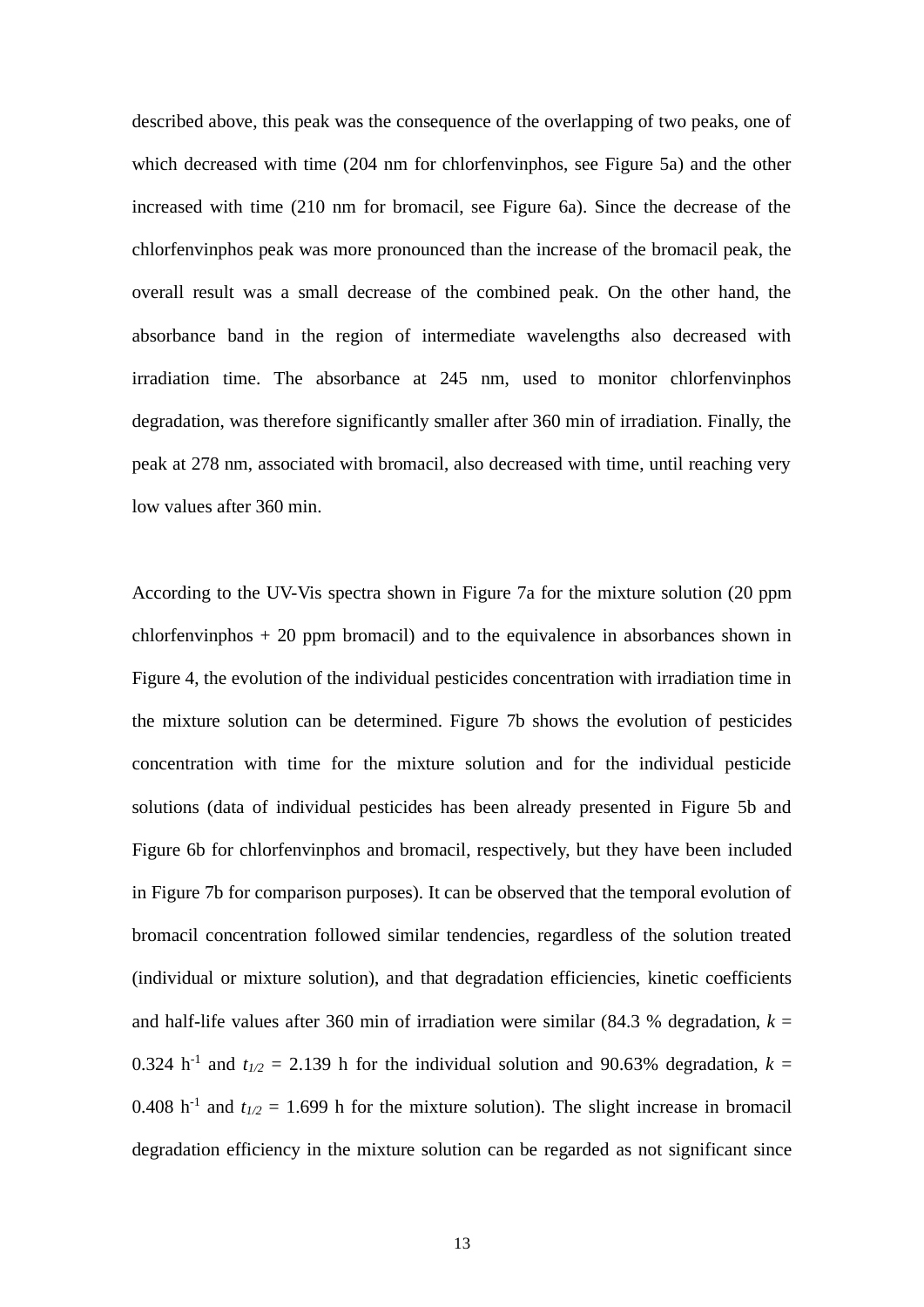the differences are approximately within the standard deviation. However, in the case of chlorfenvinphos, photoelectrocatalytic degradation was significantly faster in the case of the individual pesticide (91.4% degradation,  $k = 0.402$  h<sup>-1</sup> and  $t_{1/2} = 1.724$  h after 360 min), whereas in the mixture solution, chlorfenvinphos degradation efficiency was only 61.55% after 360 min, the kinetic coefficient was  $k = 0.162$  h<sup>-1</sup> and the half-life was  $t_{1/2}$  $= 4.279$  h These results would imply that there was a competition between both pesticides for adsorption sites at the  $WO<sub>3</sub>$  nanostructures, and that interaction between bromacil and the photoelectrocatalyst surface was favored. At the solution pH (0.1 M H<sub>2</sub>SO<sub>4</sub>, pH =  $\sim$  0.7), the bromacil molecule would be positively charged due to protonation of the amide group, while chlorfenvinphos molecule would be neutral. The different electric charge of pesticide molecules could affect, at least partially, the photoelectrocatalytic degradation mechanism of these pesticides in the mixture solution, and could be a reason for the different behavior in that solution, although future studies will be necessary to confirm that. Another reason of this behavior can be associated with the higher size of the chlorfenvinphos molecule (steric effects); according to the last hypothesis, the approach of the smaller bromacil molecules to the semiconductor/electrolyte solution, where they will react with hydroxyl radicals or directly with photogenerated holes at the  $WO_3$  nanostructures surface, would be easier than for chlorfenvinphos molecules.

Finally, in order to quantify the mineralization degree of both pesticides, total organic carbon (TOC) was analyzed. Results are shown in Table 1. It can be observed that the highest mineralization degree was obtained for the chlorfenvinphos solution, while for the bromacil and mixture solutions, TOC decrease was near 50%. These results demonstrate the good properties of WO<sub>3</sub> nanosheets/nanorods as visible-light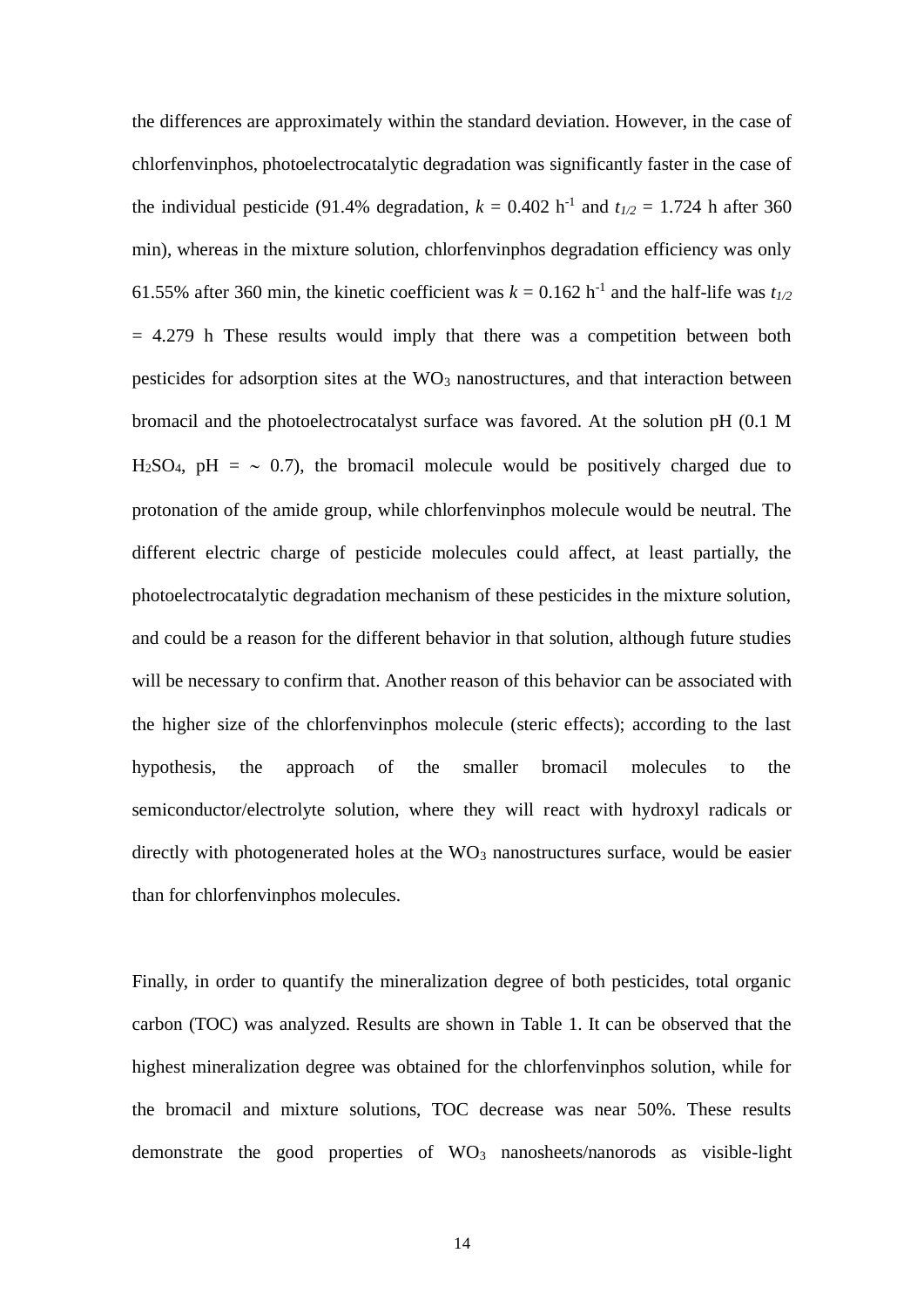photoelectrocatalists.

#### **4. Conclusions**

The photoelectrochemical degradation of two toxic pesticides, chlorfenvinphos and bromacil, has been carried out using both individual and mixture solutions. It has been shown that in the case of individual solutions, degradation of chlorfenvinphos was slightly favored after 360 min, reaching higher degradation efficiencies than bromacil. However, in the mixture solution, that tendency was the opposite, i.e., bromacil degradation was appreciably faster and its kinetic coefficient was higher than for chlorfenvinphos. This result might be explained by taking into account the possible interactions between the pesticide molecules and the  $WO<sub>3</sub>$  nanostructures surface, in which the molecular electric charge (positive in the case of bromacil and neutral in the case of chlorfenvinphos at the solution pH) could play a role, as well as steric effects arising from the different size of pesticide molecules. Further studies would be required to provide an answer to that issue. Nevertheless, the efficiency of  $WO<sub>3</sub>$ nanosheets/nanorods as photoelectrocatalysts for the destruction of individual pesticides and mixtures of them has been clearly demonstrated in this work.

#### **Acknowledgments**

Authors thank for the financial support to the Ministerio de Economía y Competitividad (Project Code: CTQ2016-79203-R), for its help in the Laser Raman Microscope acquisition (UPOV08-3E-012) and for the co-finance by the European Social Fund. Ramón M. Fernández Domene also thanks the UPV for the concession of a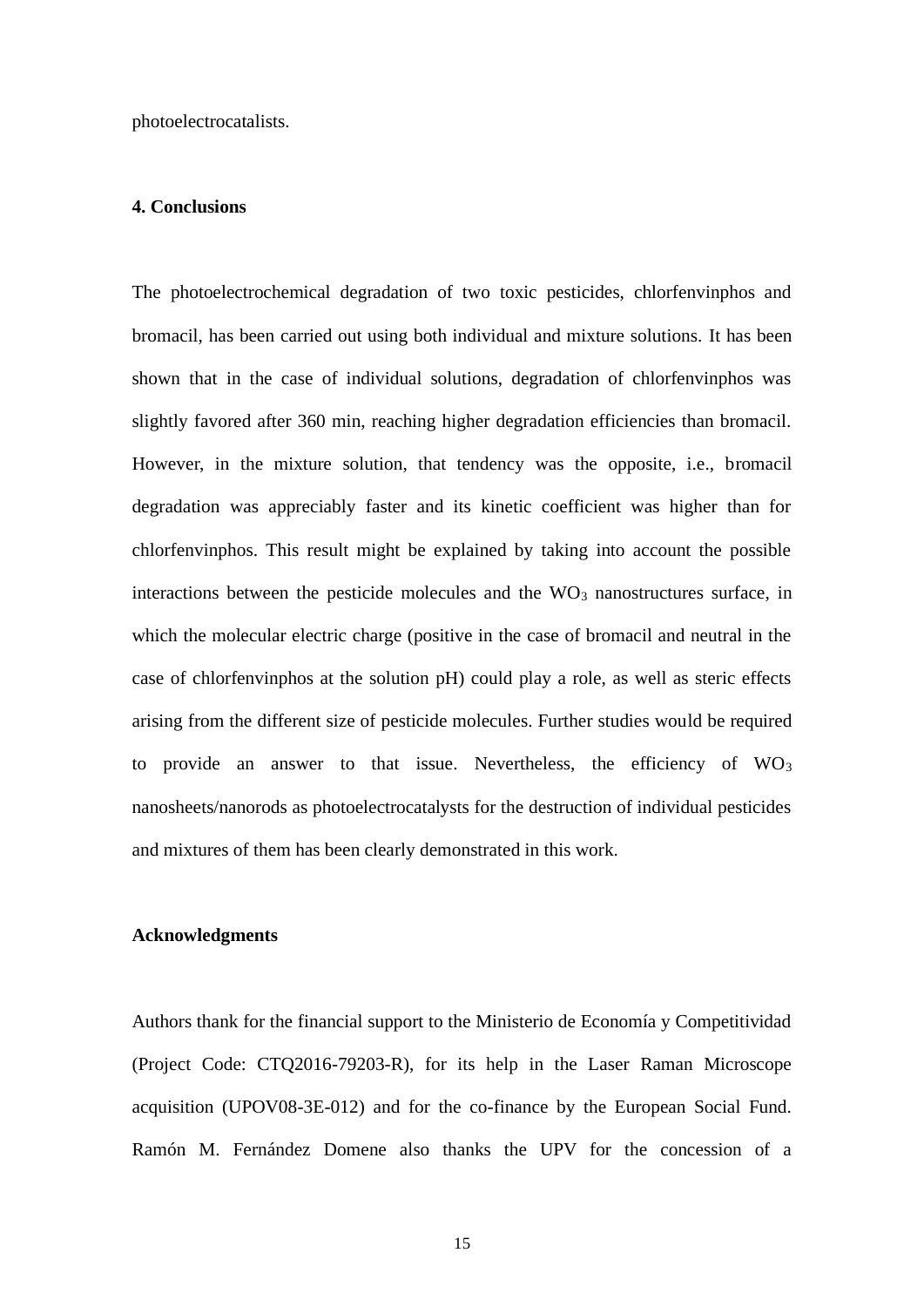post-doctoral grant (PAID-10-17) and Gemma Roselló Márquez also thanks the Generalitat Valenciana for the concession of a pre-doctoral grant (ACIF/2018/159).

## **References**

- [1] R. Balaguer, G. Dimastrogiovanni, K. García, E. González, A. Lysimachou, D. Romano. Ríos hormonados: amplia presencia de plaguicidas disruptores endocrinos en los ríos españoles (in Spanish; for the summary in english see: [https://www.pan-europe.info/resources/reports/2018/02/r%C3%ADos-hormonad](https://www.pan-europe.info/resources/reports/2018/02/r%C3%ADos-hormonados-contamination-spanish-rivers-pesticides#overlay-context=resources/reports) [os-contamination-spanish-rivers-pesticides#overlay-context=resources/reports;](https://www.pan-europe.info/resources/reports/2018/02/r%C3%ADos-hormonados-contamination-spanish-rivers-pesticides#overlay-context=resources/reports) accessed 14 March 2019), Ecologistas en Acción and Pesticide Action Network (PAN) Europe (2018).
- [2] L. M. L. Nollet and H. S. Rathore, Handbook of Pesticides: Methods of Pesticide Residues Analysis, CRC Press, Boca Raton, 2009.
- [3] K. H. Kim, E. Kabir, S. A. Jahan. Exposure to pesticides and the associated human health effects, Sci. Total Environ. 575 (2017) 525-535.
- [4] G. F. Birch, D. S. Drage, K. Thompson, G. Eaglesham, J. F. Mueller. Emerging contaminants (pharmaceuticals, personal care products, a food additive and pesticides) in waters of Sydney estuary, Australia, Mar. Pollut. Bull. 97 (2015) 56-66.
- [5] M. Kuzmanovic, A. Ginebreda, M. Petrovic, D. Barceló. Risk assessment based prioritization of 200 organic micropollutants in 4 Iberian rivers, Sci. Total Environ. 503-504 (2015) 289-299.
- [6] E. Silva, M. A. Daam, M. J. Cerejeira. Predicting the aquatic risk of realistic pesticide mixtures to species assemblages in Portuguese river basins, J. Environ. Sci. 31 (2015) 12-20.
- [7] P. Montuori, S. Aurino, A. Nardone, T. Cirillo, M. Triassi. Spatial distribution and partitioning of organophosphates pesticide in water and sediment from Sarno River and Estuary, Southern Italy, Environ. Sci. Pollut. Res. 22 (2015) 8629-8642.
- [8] M. L. Fournier, S. Echeverría-Sáenz, F. Mena, M. Arias-Andrés, E. de la Cruz, C. Ruepert. Risk assessment of agriculture impact on the Frío River watershed and Caño Negro Ramsar wetland, Costa Rica, Environ. Sci. Pollut. Res. 25 (2018) 13347-13359.
- [9] H. A. Azab, R. M. Kamel. Binding of chlorfenvinphos and malathion with DNA and their detection using new sensitive luminescent Tb(III) complex probe, J. Lumin. 170 (2016) 671-678.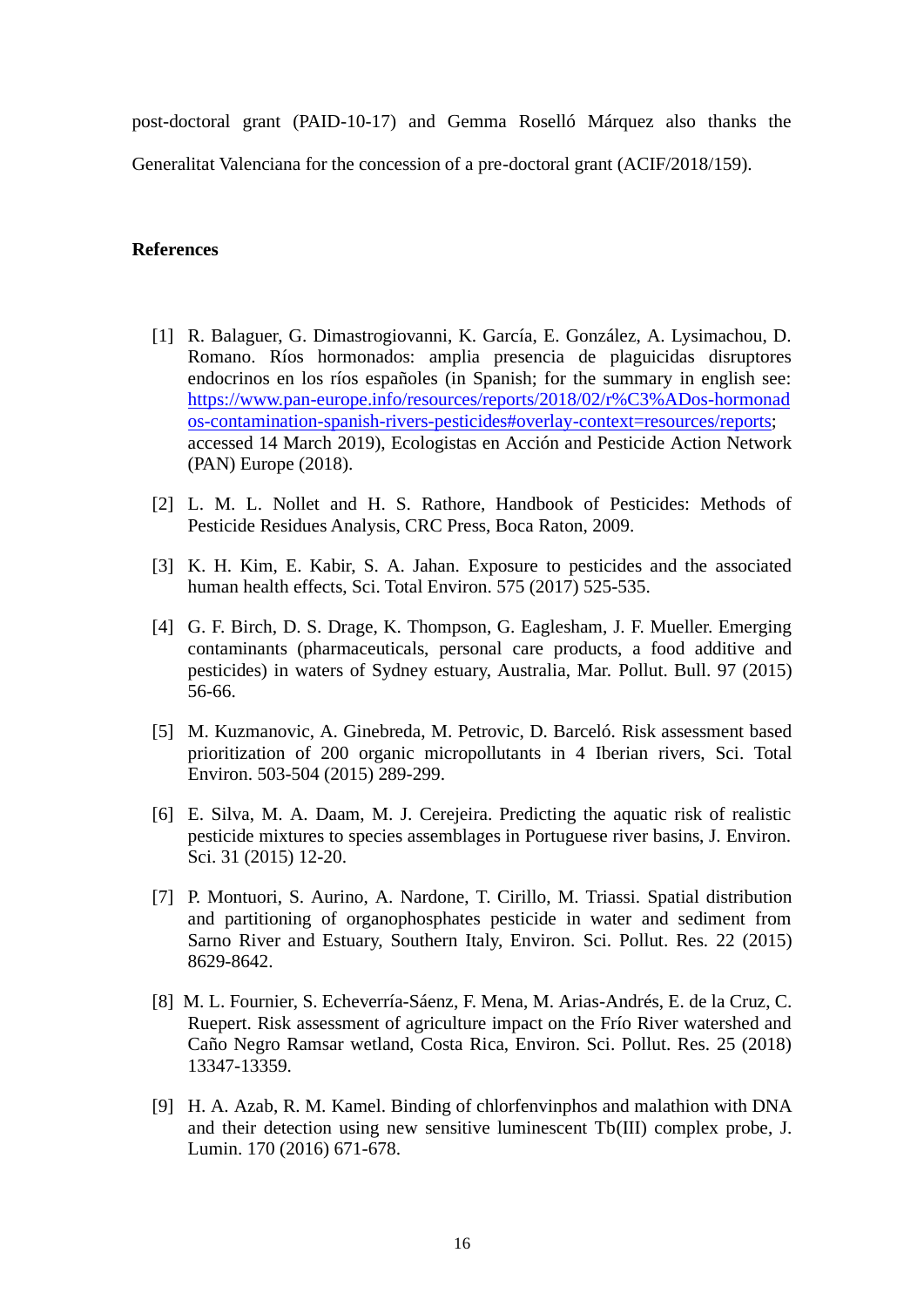- [10] J. L. Acero, F. J. Real, F. Javier Benitez, A. González. Oxidation of chlorfenvinphos in ultrapure and natural waters by ozonation and photochemical processes, Water Res. 42 (2008) 3198-3206.
- [11] M. I. Maldonado, P. C. Passarinho, I. Oller, W. Gernjak, P. Fernández, J. Blanco, S. Malato. Photocatalytic degradation of EU priority substances: A comparison between  $TiO<sub>2</sub>$  and Fenton plus photo-Fenton in a solar pilot plant, J. Photochem. Photobiol. A: Chem. 185 (2007) 354-363.
- [12] M. I. Maldonado Rubio, W. Gernjak, I. Oller Alberola, J. Blanco Gálvez, P. Fernández-Ibáñez, S. Malato Rodríguez. Photo-Fenton degradation of alachlor, atrazine, chlorfenvinphos, diuron, isoproturon and pentachlorophenol at solar pilot plant, Int. J. Environ. Pollut. 27 (2006) 125-146.
- [13] C. Oliveira, A. Alves, L. M. Madeira. Treatment of water networks (waters and deposits) contaminated with chlorfenvinphos by oxidation with Fenton's reagent, Chem. Eng. J. 241 (2014) 190-199.
- [14] N. Klamerth, W. Gernjak, S. Malato, A. Agüera, B. Lendl. Photo-Fenton decomposition of chlorfenvinphos: Determination of reaction pathway, Water Res. 43 (2009) 441-449.
- [15] S. S. Liu, X. Q. Song, H. L. Liu, Y. H. Zhang, J. Zhang. Combined photobacterium toxicity of herbicide mixtures containing one insecticide, Chemosphere 75 (2009) 381-388.
- [16] J. V. Sancho, C. Hidalgo, F. Hernández. Direct determination of bromacil and diuron residues in environmental water samples by coupled-column liquid chromatography and large-volume injection, J. Chromatogr. A 761 (1997) 322-326.
- [17] H. K. Singh, M. Muneer, D. Bahnemann. Photocatalysed degradation of a herbicide derivative, bromacil, in aqueous suspensions of titanium dioxide, Photochem. Photobiol. Sci. 2 (2003) 151-156.
- [18] M. Ibáñez, J. V. Sancho, O. J. Pozo, F. Hernández. Use of quadrupole time-of-flight mass spectrometry to determine proposed structures of transformation products of the herbicide bromacil after water chlorination, Rapid Commun. Mass Spectrom. 25 (2011) 3103-3113.
- [19] A. M. Davis, P. J. Thorburn, S. E. Lewis, Z. T. Bainbridge, S. J. Attard, R. Milla, J. E. Brodie. Environmental impacts of irrigated sugarcane production: Herbicide run-off dynamics from farms and associated drainage systems, Agr. Ecosyst. Environ. 180 (2013) 123-135.
- [20] U.S.Environmental Protection Agency (EPA). Reregistration Elegibility Decision (RED) for Bromacil (https://archive.epa.gov/pesticides/reregistration/web/pdf/0041red.pdf; accessed 14 March 2019). 1996.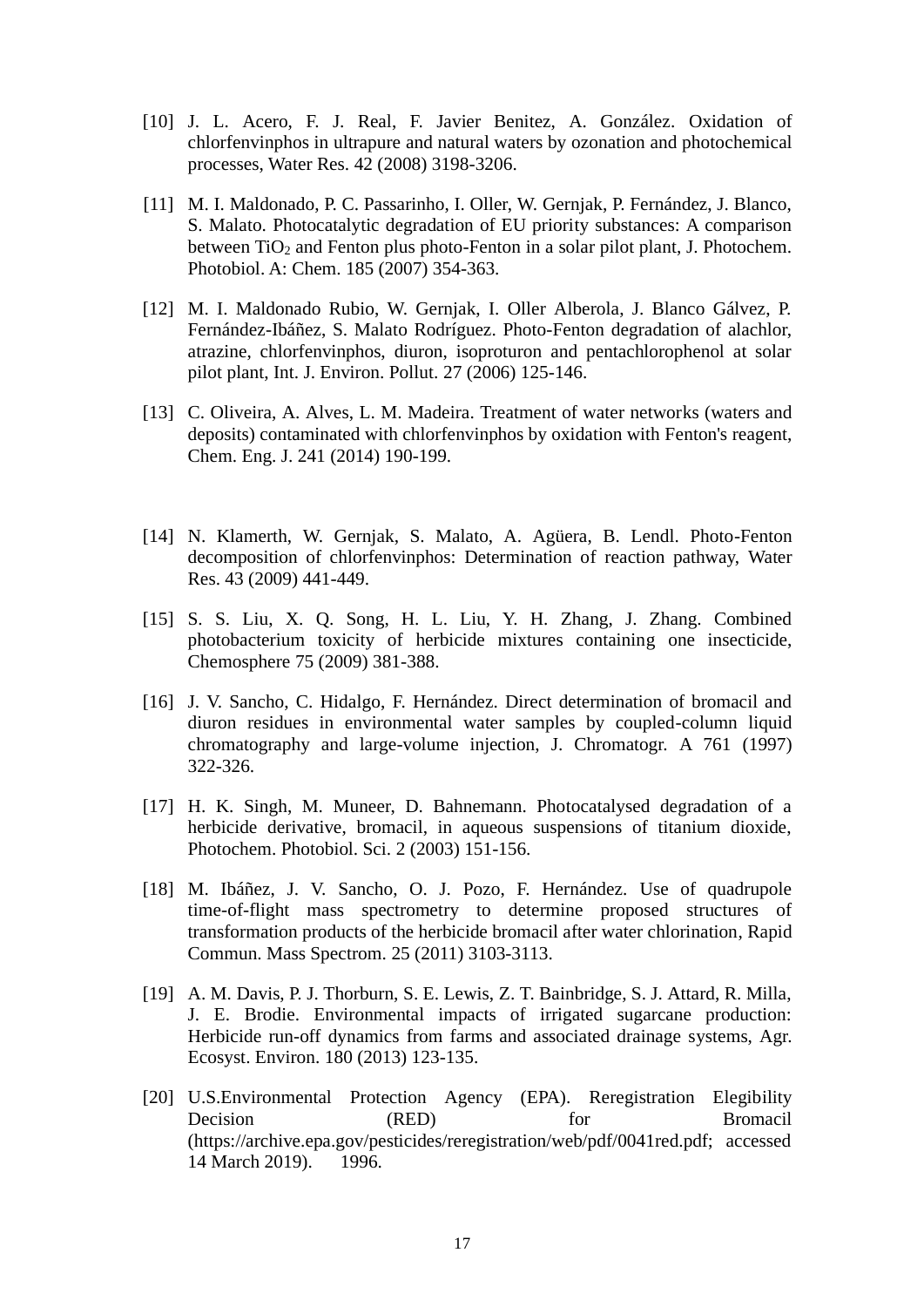- [21] C. R. Seery, L. Gunthorpe, P. J. Ralph. Herbicide impact on Hormosira banksii gametes measured by fluorescence and germination bioassays, Environ. Pollut. 140 (2006) 43-51.
- [22] P. C. Wilson, S. B. Wilson. Toxicity of the herbicides bromacil and simazine to the aquatic macrophyte, *Vallisneria americana* Michx, Environ. Toxicol. Chem. 29 (2009) 201-211.
- [23] M. Brycht, T. Özmen, B. Burnat, K. Kaczmarska, A. Leniart, M. Tastekin, E. Kiliç, S. Skrzypek. Voltammetric behavior, quantitative determination, and corrosion investigation of herbicide bromacil, J. Electroanal. Chem. 770 (2016) 6-13.
- [24] V. Belenguer, F. Martinez-Capel, A. Masiá, Y. Picó. Patterns of presence and concentration of pesticides in fish and waters of the Júcar River (Eastern Spain), J. Hazard. Mater. 265 (2014) 271-279.
- [25] B. Szatkowska, M. Kwiatkowska, J. Michalowicz, P. Sicinska, B. Huras, B. Bukowska. Impact of chlorfenvinphos, an organophosphate insecticide on human blood mononuclear cells (in vitro), Pestic. Biochem. Phys. 102 (2012) 175-181.
- [26] S. Echeverría-Sáenz, F. Mena, M. Pinnock, C. Ruepert, K. Solano, E. de la Cruz, B. Campos, J. Sánchez-Avila, S. Lacorte, C. Barata. Environmental hazards of pesticides from pineapple crop production in the Río Jiménez watershed (Caribbean Coast, Costa Rica), Sci. Total Environ. 440 (2012) 106-114.
- [27] J. M. Dabrowski, J. M. Shadung, V. Wepener. Prioritizing agricultural pesticides used in South Africa based on their environmental mobility and potential human health effects, Environ. Int. 62 (2014) 31-40.
- [28] M. I. Maldonado, S. Malato, L. A. Pérez-Estrada, W. Gernjak, I. Oller, X. Doménech, J. Peral. Partial degradation of five pesticides and an industrial pollutant by ozonation in a pilot-plant scale reactor, J. Hazard. Mater. 138 (2006) 363-369.
- [29] K. Ikehata, M. Gamal El-Din. Aqueous Pesticide Degradation by Ozonation and Ozone-Based Advanced Oxidation Processes: A Review (Part II), Ozone Sci. Eng. 27 (2005) 173-202.
- [30] L. Muszkat, L. Feigelson, L. Bir, K. A. Muszkat. Photocatalytic degradation of pesticides and bio-molecules in water, Pest Manag. Sci. 58 (2002) 1143-1148.
- [31] B. Paul, W. N. Martens, R. L. Frost. Immobilised anatase on clay mineral particles as a photocatalyst for herbicides degradation, Appl. Clay Sci. 57 (2012) 49-54.
- [32] D. Angthararuk, P. Sutthivaiyakit, C. Blaise, F. Gagné, S. Sutthivaiyakit. Photo-catalysis of bromacil under simulated solar light using  $Au/TiO<sub>2</sub>$ : evaluation of main degradation products and toxicity implications, Environ. Sci. Pollut. Res. 22 (2015) 1468-1479.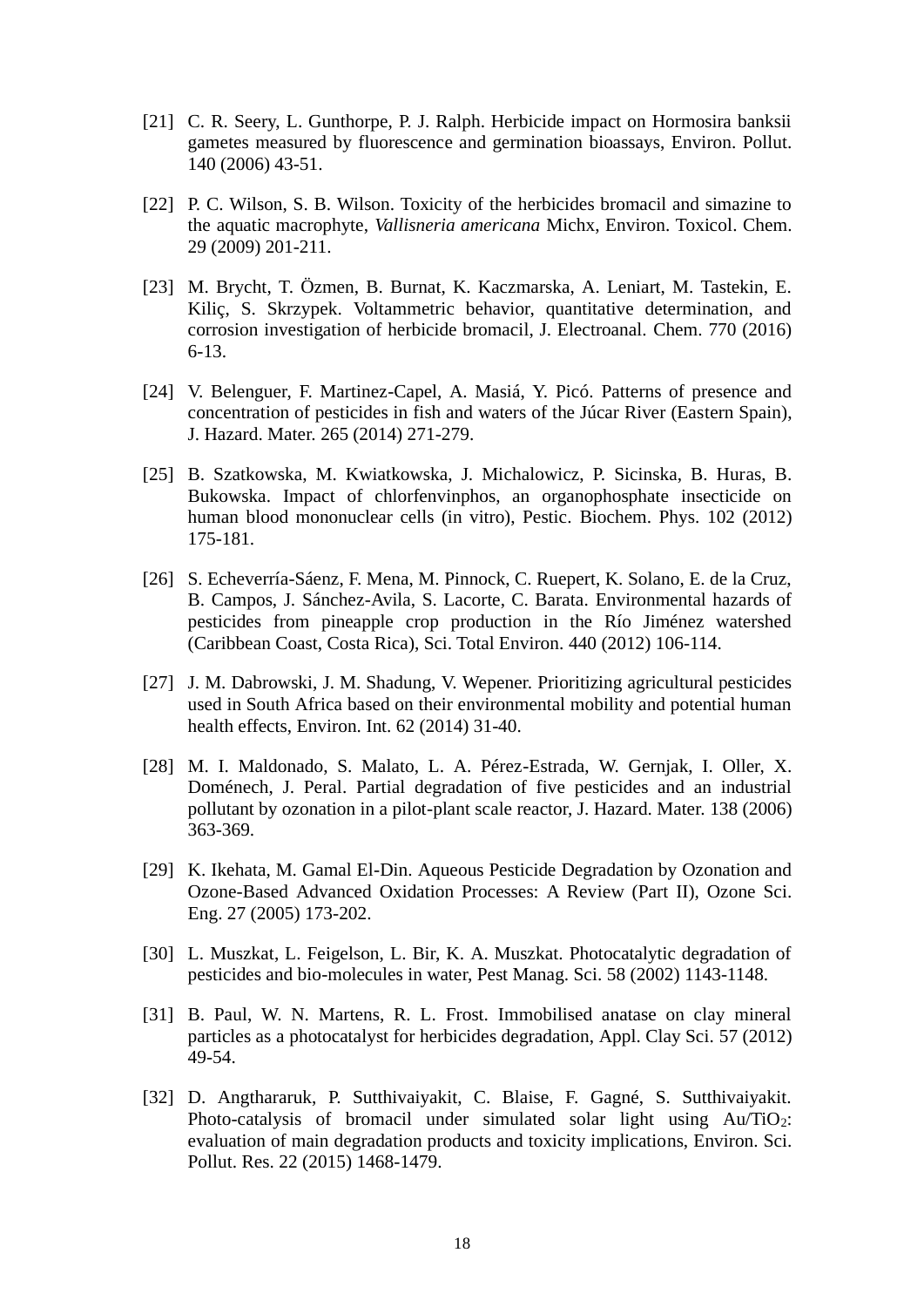- [33] R. Daghrir, P. Drogui, D. Robert. Photoelectrocatalytic technologies for environmental applications, J. Photoch. Photobio. A 238 (2012) 41-52.
- [34] S. Garcia-Segura, E. Brillas. Applied photoelectrocatalysis on the degradation of organic pollutants in wastewaters, J. Photoch. Photobio. C 31 (2017) 1-35.
- [35] M. G. Peleyeju, O. A. Arotiba. Recent trend in visible-light photoelectrocatalytic systems for degradation of organic contaminants in water/wastewater, Environ. Sci.: Water Res. Technol. 4 (2018) 1389-1411.
- [36] H. Zheng, J. Z. Ou, M. S. Strano, R. B. Kaner, A. Mitchell, K. Kalantar-zadeh. Nanostructured Tungsten Oxide - Properties, Synthesis, and Applications, Adv. Funct. Mater. 21 (2011) 2175-2196.
- [37] R. M. Fernández-Domene, R. Sánchez-Tovar, B. Lucas-Granados, M. J. Muñoz-Portero, J. García-Antón. Elimination of pesticide atrazine by photoelectrocatalysis using a photoanode based on  $WO_3$  nanosheets, Chem. Eng. J. 350 (2018) 1114-1124.
- [38] L. Weinhardt, M. Blum, M. Bär, C. Heske, B. Cole, B. Marsen, E. L. Miller. Electronic Surface Level Positions of WO<sup>3</sup> Thin Films for Photoelectrochemical Hydrogen Production, J. Phys. Chem. C 112 (2008) 3078-3082.
- [39] S.S. Thind, M. Tian, A. Chen. Direct growth and photo-electrochemical study of WO3 nanostructured materials, Electrochem. Commun. 43 (2014) 13–17.
- [40] Q. Zheng, C. Lee. Visible light photoelectrocatalytic degradation of methyl orange using anodized nanoporous WO3, Electrochim. Acta 115 (2014) 140-145.
- [41] S.S. Thind, K. Rozic, F. Amano, A. Chen. Fabrication and photoelectrochemical study of WO3-based bifunctional electrodes for environmental applications, Appl. Catal. B Environ. 176-177 (2015) 464-471.
- [42] S. Xie, K. Ouyang. Degradation of refractory organic compounds by photocatalytic fuel cell with solar responsive WO3/FTO photoanode and air-breathing cathode, J. Colloid Interface Sci. 500 (2017) 220–227.
- [43] J. Zheng, J. Li, J. Bai, X. Tan, Q. Zeng, L. Li, B. Zhou. Efficient degradation of refractory organics using sulfate radicals generated directly from WO<sub>3</sub> photoelectrode and the catalytic reaction of sulfate, Catalysts 7 (2017) 346.
- [44] R.M. Fernández-Domene, R. Sánchez-Tovar, B. Lucas-Granados, C.S. García-Zamora, J. García-Antón. Customized WO<sub>3</sub> nanoplatelets as visible-light photoelectrocatalyst for the degradation of a recalcitrant model organic compound (methyl orange), J. Photochem. Photobiol. A Chem. 356 (2018) 46–56.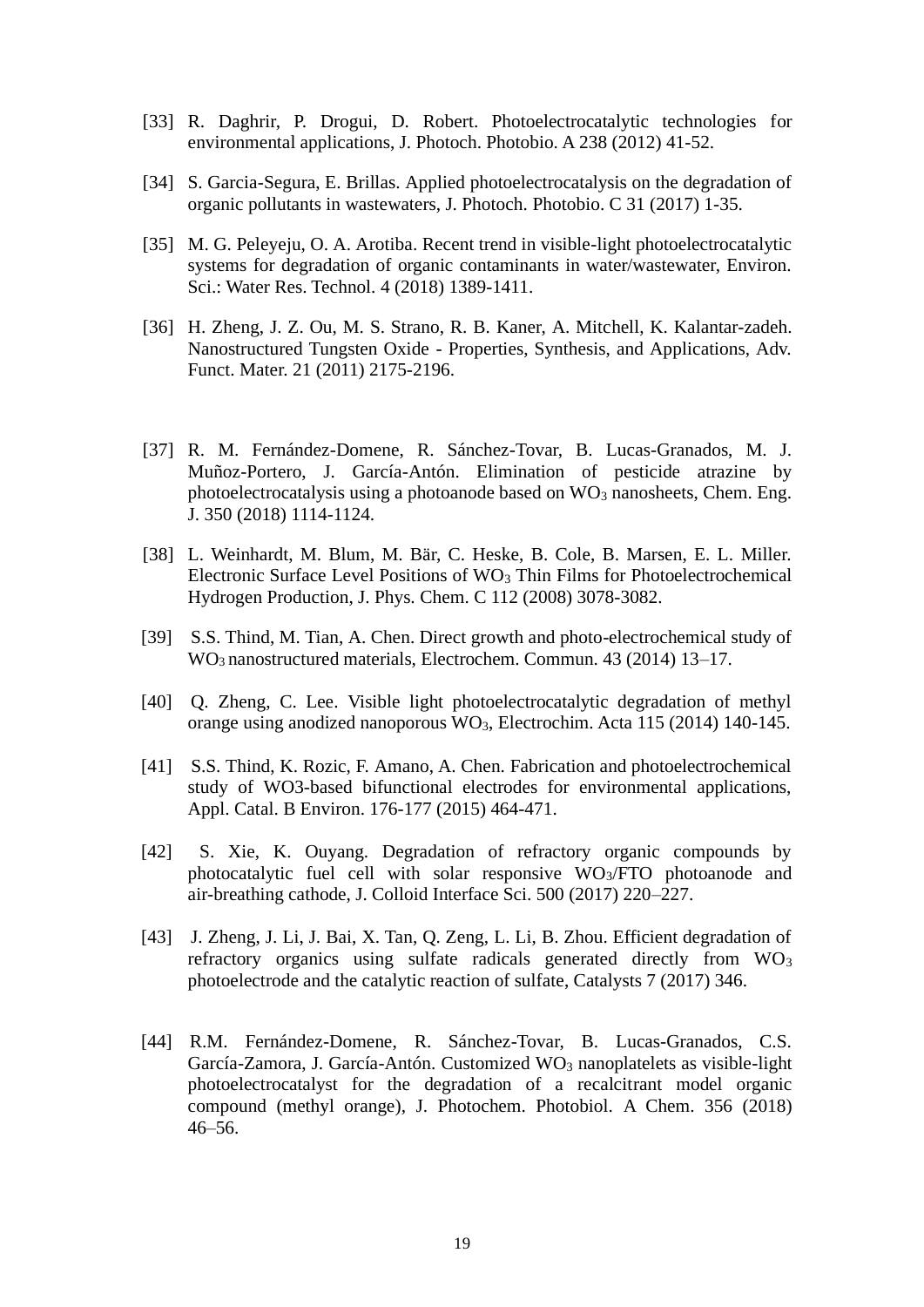- [45] R.M. Fernández-Domene, R. Sánchez-Tovar, B. Lucas-Granados, M.J. Muñoz-Portero, R. Ramírez-Grau, J. García-Antón. Visible-light photoelectrodegradation of diuron on  $WO_3$  nanostructures, J. Environ. Manage. 226 (2018) 249-255.
- [46] R.M. Fernández-Domene, G. Roselló-Márquez, R. Sánchez-Tovar, B. Lucas-Granados, J. García-Antón. Photoelectrochemical removal of chlorfenvinphos by using  $WO_3$  nanorods: Influence of annealing temperature and operation pH, Sep. Purif. Technol. 212 (2019) 458-464.
	- [47] R. M. Fernández-Domene, R. Sánchez-Tovar, B. Lucas-Granados, G. Roselló-Márquez, J. García-Antón. A simple method to fabricate high-performance nanostructured  $WO<sub>3</sub>$  photocatalysts with adjusted morphology in the presence of complexing agents, Mater. Design 116 (2017) 160-170.
	- [48] B. Pecquenard, H. Lecacheux, J. Livage, C. Julien. Orthorhombic  $WO_3$  Formed via a Ti-Stabilized WO<sub>3</sub>·13H<sub>2</sub>O Phase, J. Solid State Chem. 135 (1998) 159-168.
	- [49] A. G. Souza-Filho, V. N. Freire, J. M. Sasaki, J. Mendes Filho, J. F. Julião, U. U. Gomes. Coexistence of triclinic and monoclinic phases in  $WO<sub>3</sub>$  ceramics, J. Raman Spectrosc. 31 (2000) 451-454.
	- [50] C. Bittencourt, R. Landers, E. Llobet, X. Correig, J. Calderer. The role of oxygen partial pressure and annealing temperature on the formation of  $W = O$ bonds in thin WO<sub>3</sub> films, Semicond. Sci. Technol. 17 (2002) 522-525.
	- [51] A. Z. Sadek, H. Zheng, M. Breedon, V. Bansal, S. K. Bhargava, K. Latham, J. Zhu, L. Yu, Z. Hu, P. G. Spizzirri, W. Wlodarski, K. Kalantar-zadeh. High-Temperature Anodized WO<sub>3</sub> Nanoplatelet Films for Photosensitive Devices, Langmuir 25 (2009) 9545-9551.
	- [52] F. Amano, M. Tian, B. Ohtani, A. Chen. Photoelectrochemical properties of tungsten trioxide thin film electrodes prepared from facet-controlled rectangular platelets, J. Solid State Electrochem. 16 (2012) 1965-1973.
	- [53] H. Song, Y. Li, Z. Lou, M. Xiao, L. Hu, Z. Ye, L. Zhu. Synthesis of Fe-doped WO<sup>3</sup> nanostructures with high visible-light-driven photocatalytic activities, Appl. Catal. B-Environ. 166-167 (2015) 112-120.
	- [54] M. F. Daniel, B. Desbat, J. C. Lassegues, B. Gerand, M. Figlarz. Infrared and Raman study of  $WO_3$  tungsten trioxides and  $WO_3$ ,  $xH_2O$  tungsten trioxide tydrates, J. Solid State Chem. 67 (1987) 235-247.
	- [55] A. Bojanowska-Czajka, A. Galezowska, J. L. Marty, M. Trojanowicz. Decomposition of pesticide chlorfenvinphos in aqueous solutions by gamma-irradiation, J. Radioanal. Nucl. Chem. 285 (2010) 215-221.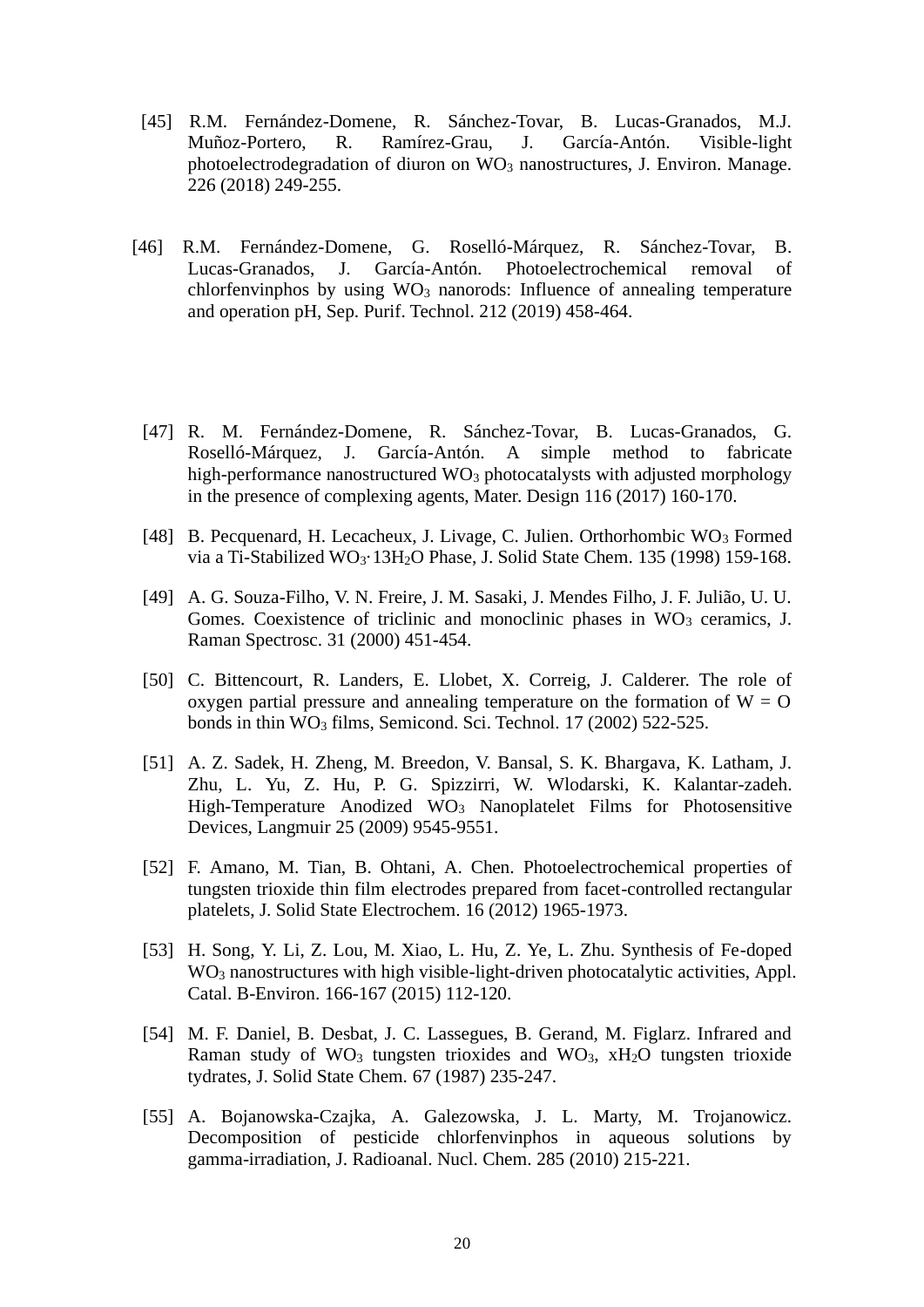- [56] T. Sharifi, Y. Ghayeb, T. Mohammadi. Study of conformational changes in serum albumin by binding of chlorfenvinphos using multispectroscopic techniques and molecular dynamic simulation, Monatsh. Chem. 148 (2017) 781-791.
- [57] M. M. Stimson. The Ultraviolet Absorption Spectra of Some Pyrimidines. Chemical Structure and the Effect of pH on the Position of  $\lambda_{max}$ , J. Am. Chem. Soc. 71 (1949) 1470-1474.
- [58] T. Gustavsson, N. Sarkar, Á. Bányász, D. Markovitsi, R. Improta. Solvent Effects on the Steady-state Absorption and Fluorescence Spectra of Uracil, Thymine and 5-Fluorouracil, Photochem. Photobiol. 83 (2007) 595-599.
- [59] E. Ayranci, N. Hoda. Studies on removal of metribuzin, bromacil, 2,4-d and atrazine from water by adsorption on high area carbon cloth, J. Hazard. Mater. 112 (2004) 163-168.
- [60] T. Polubesova, S. Nir, D. Zadaka, O. Rabinovitz, C. Serban, L. Groisman, B. Rubin. Water Purification from Organic Pollutants by Optimized Micelle-Clay Systems, Environ. Sci. Technol. 39 (2005) 2343-2348.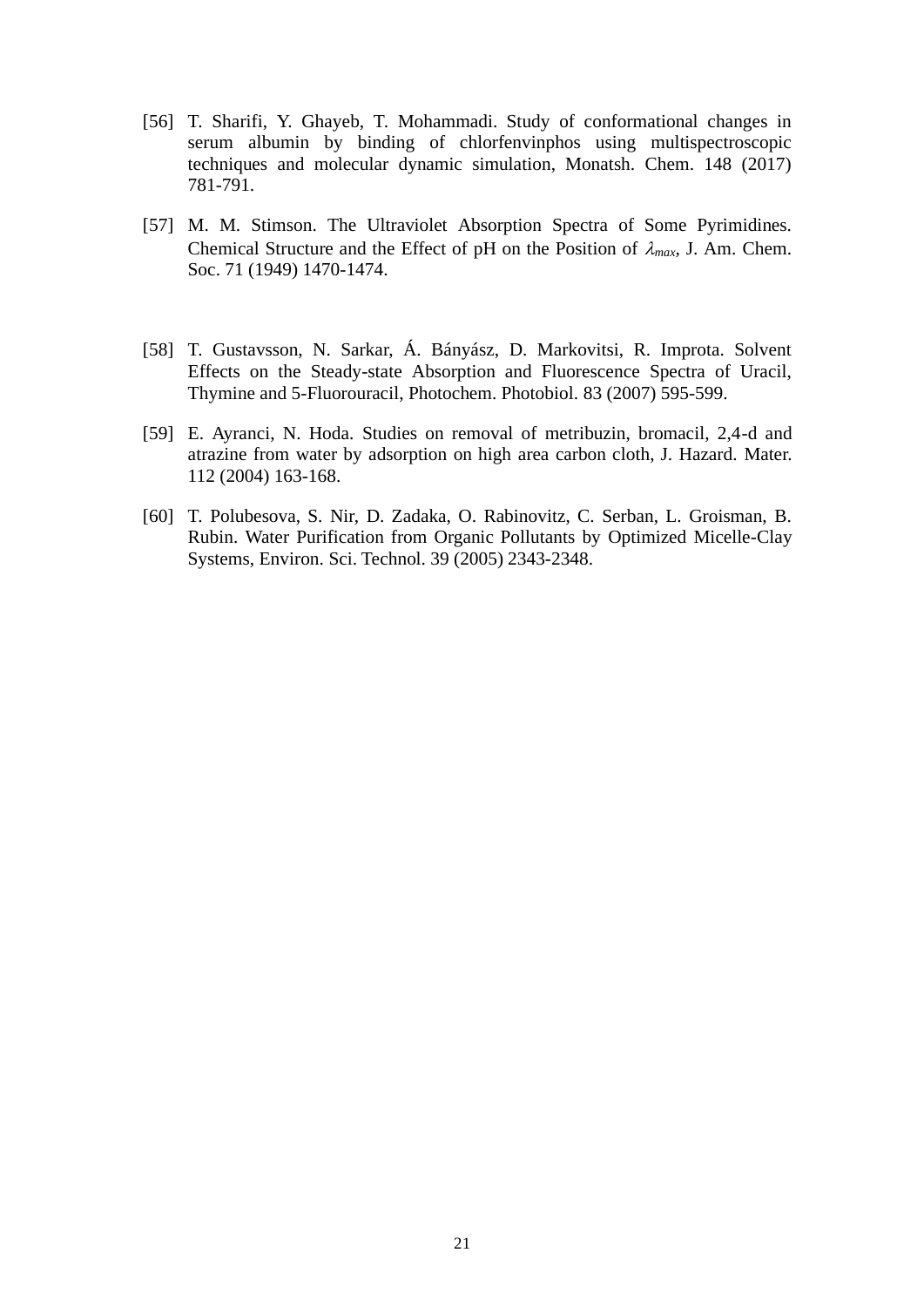#### **Table caption**

**Table 1.** Initial and final total organic carbon (TOC) values, as well as mineralization degree (in %) for the individual pesticide solutions and for the mixture solution.

## **Figure Captions**

**Figure 1.** a) Chlorfenvinphos molecular structure; b) Bromacil molecular structure

**Figure 2.** a) FESEM top image of the WO<sub>3</sub> nanostructure; b) FESEM cross-sectional image of the  $WO_3$  nanostructure; c) Raman spectra of the as-anodized and annealed WO<sub>3</sub> nanostructure.

**Figure 3.** a) UV-Vis spectra for different chlorfenvinphos (CFV) solutions; b) UV-Vis spectra for different bromacil (BRO) solutions; c) UV-Vis spectra for different mixture (MIX: CFV + BRO) solutions; d) UV-Vis spectra for the individual pesticide solutions (20 ppm) and the mixture solution (20 ppm  $+$  20 ppm).

**Figure 4.** Absorbance equivalence between individual pesticide solutions and mixture solution.

**Figure 5.** a) Evolution of chlorfenvinphos UV-Vis spectra with photoelectrochemical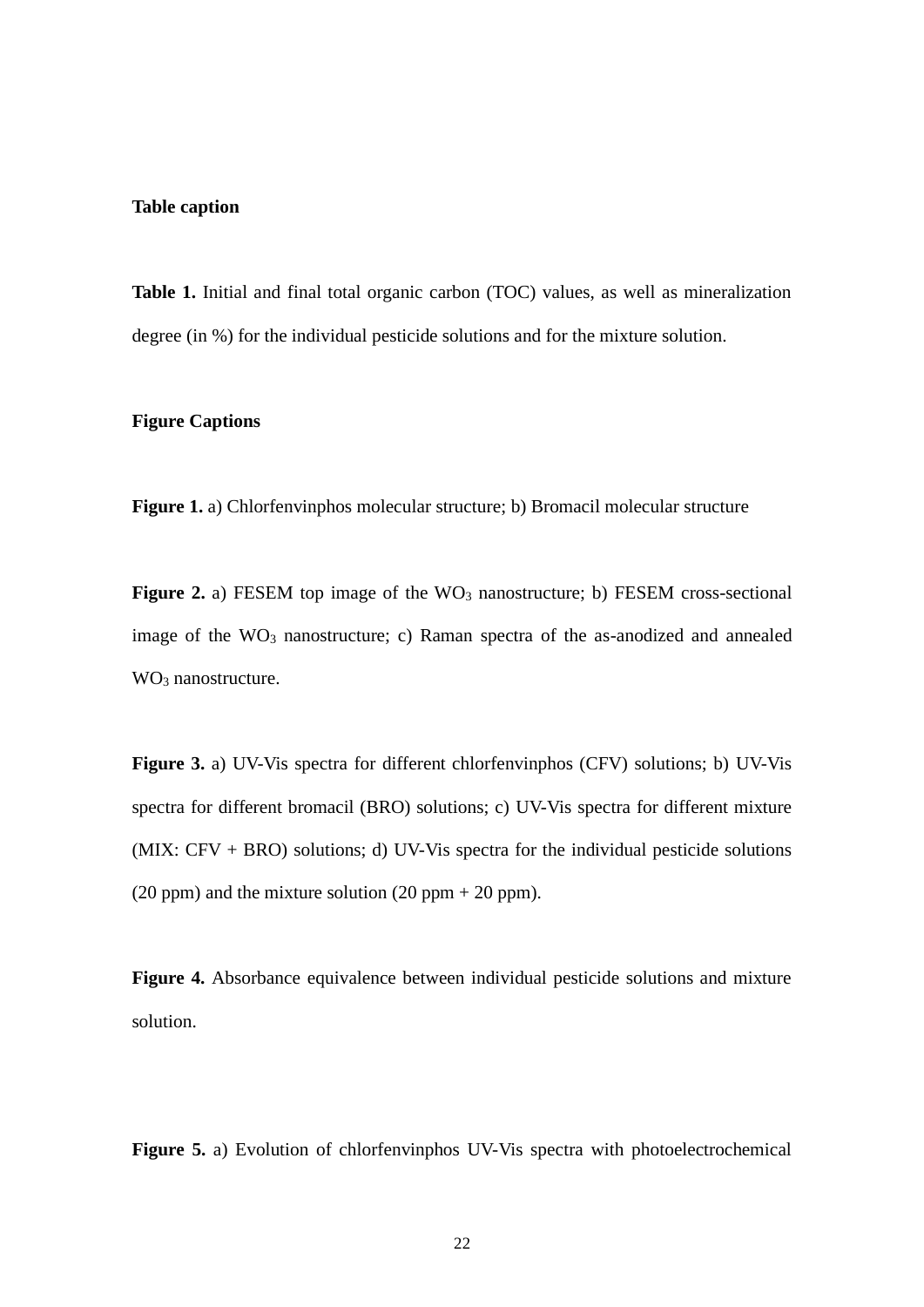degradation time; b) variation of the quotient between the chlorfenvinphos concentration at a given time  $(C)$  and the initial concentration  $(C_0)$  with photoelectrochemical degradation time.

Figure 6. a) Evolution of bromacil UV-Vis spectra with photoelectrochemical degradation time; b) variation of the quotient between the bromacil concentration at a given time  $(C)$  and the initial concentration  $(C_0)$  with photoelectrochemical degradation time.

Figure 7. a) Evolution of the mixture solution UV-Vis spectra with photoelectrochemical degradation time (initial concentrations of 20 ppm chlorfenvinphos  $+ 20$  ppm bromacil); b) variation of the quotient between the pesticide concentration at a given time  $(C)$  and the initial concentration  $(C_0)$  with photoelectrochemical degradation time, for individual chlorfenvinphos (CFV) and bromacil (BRO), and for these pesticides in the mixture solution.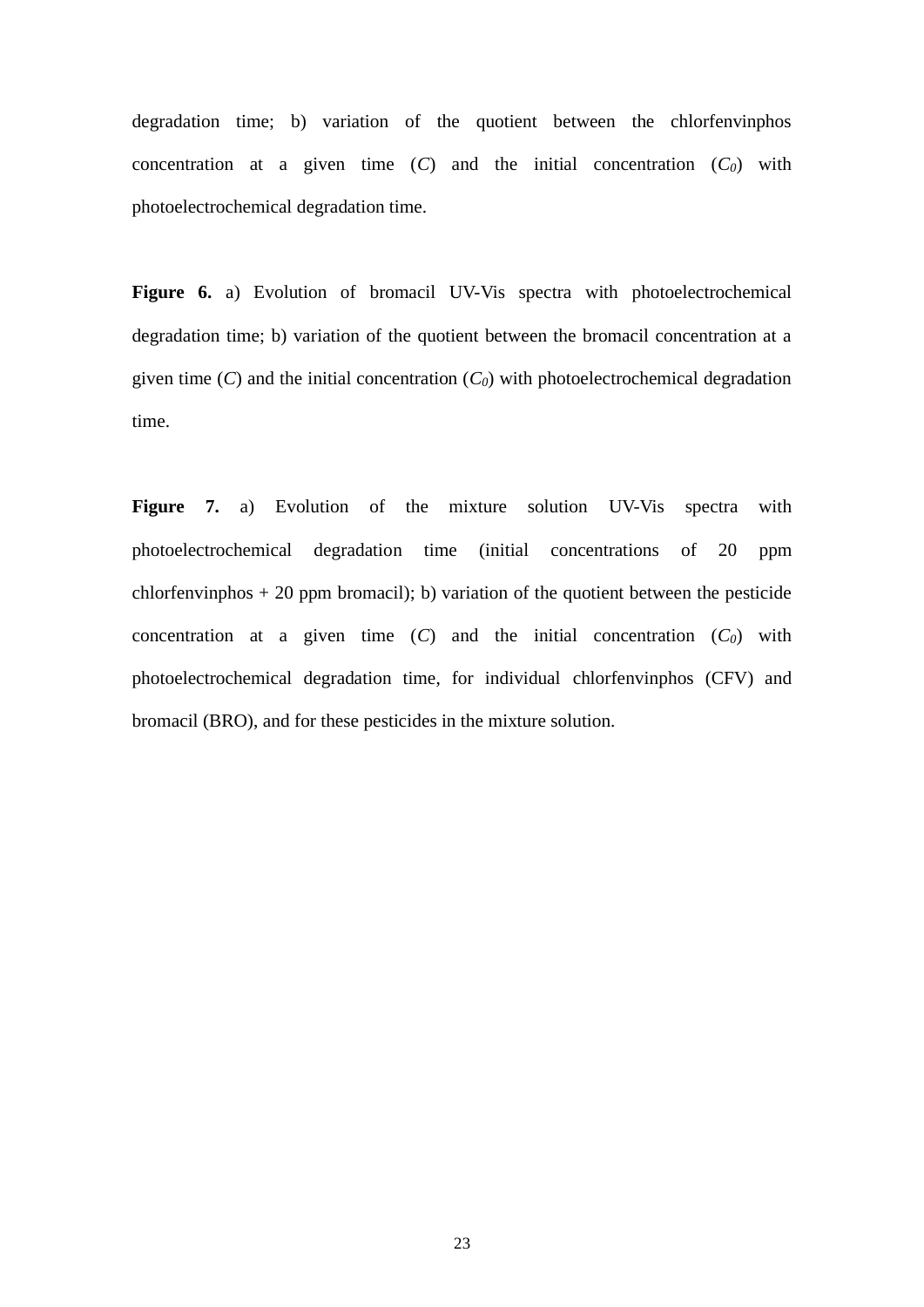**Figure 1.**



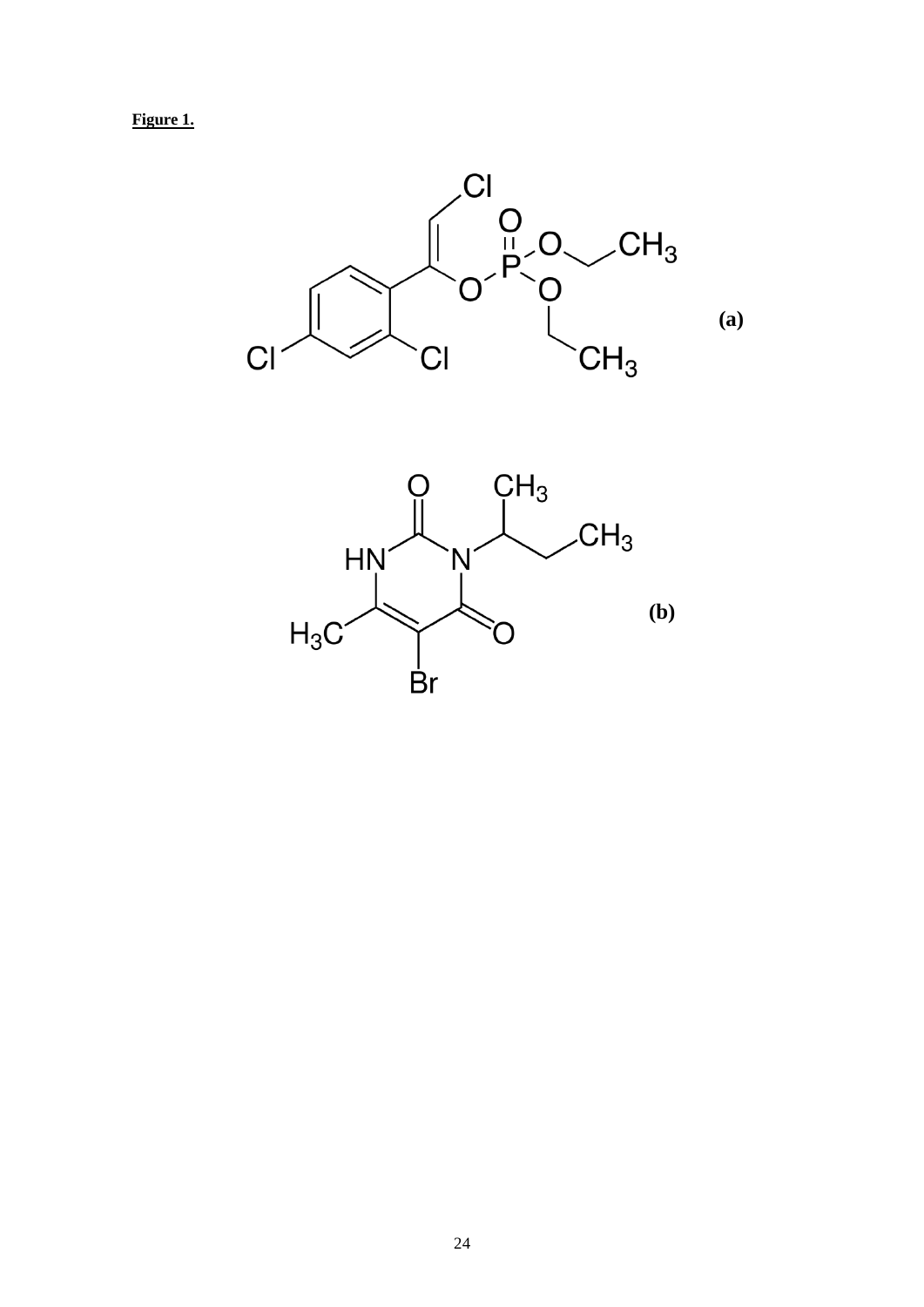**Figure 2**



**(a)**

**(b)**

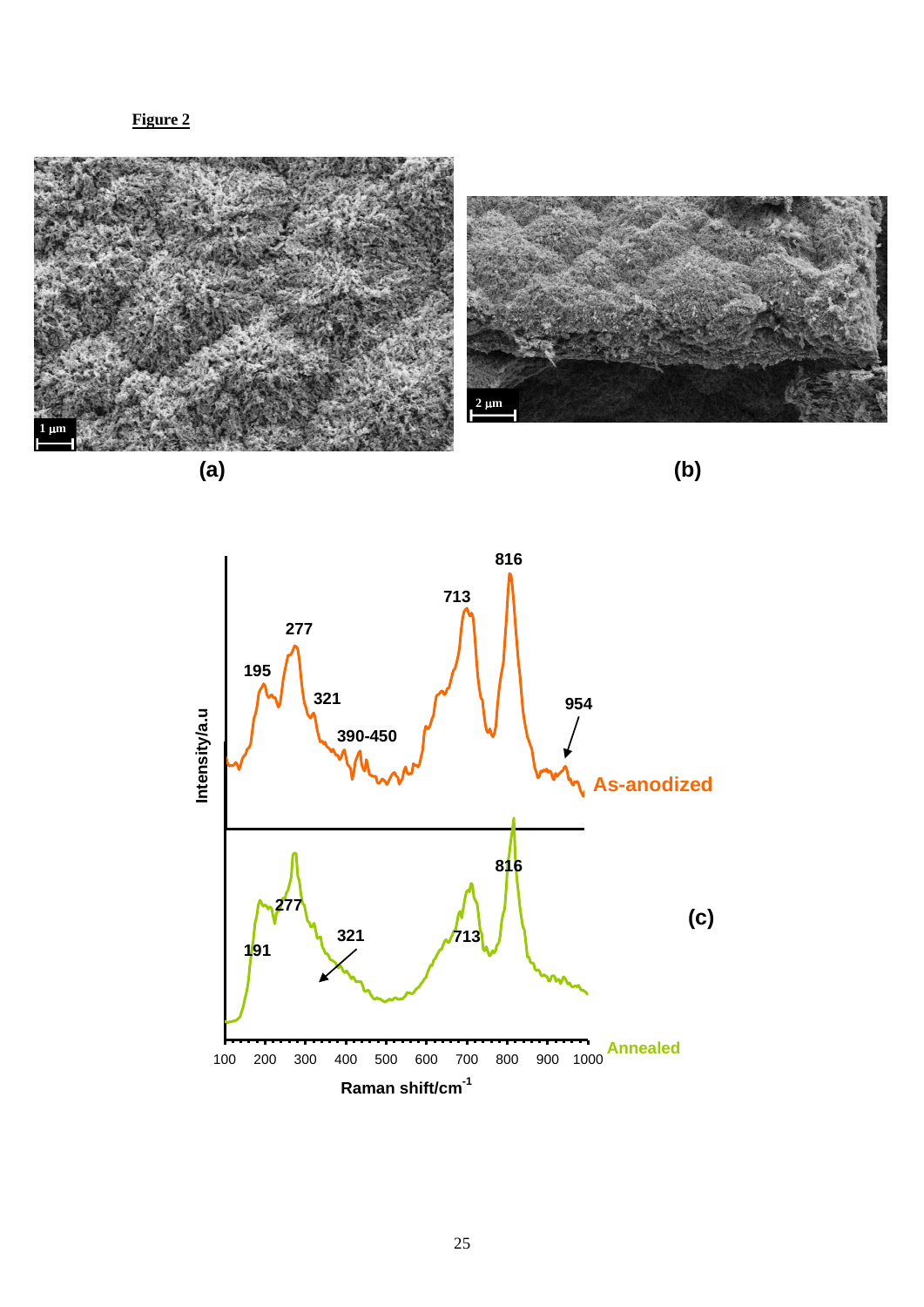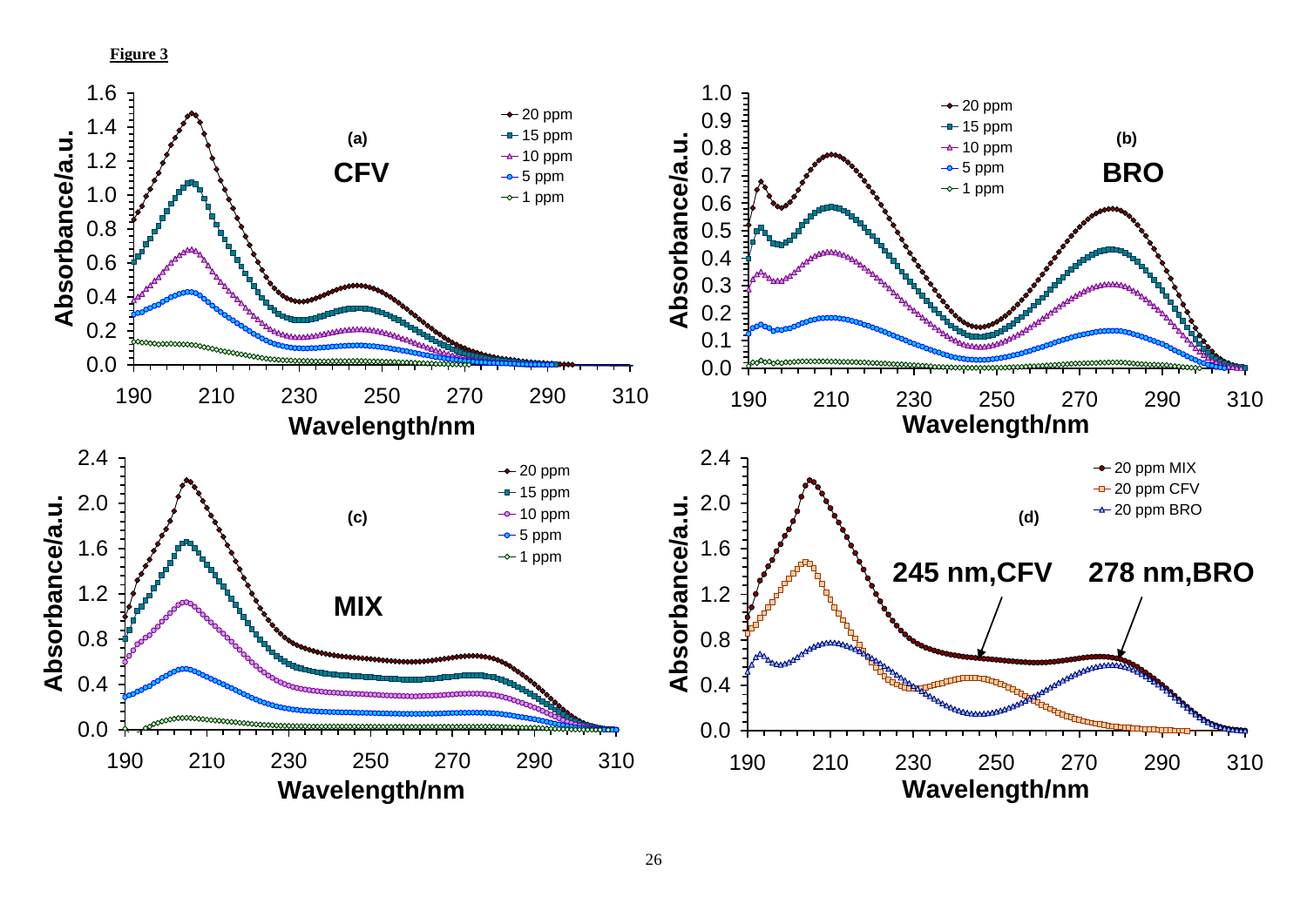



9

10 11

- 12
- 13
- 14 15

16

- 17
- 18
- 
- 19
- 20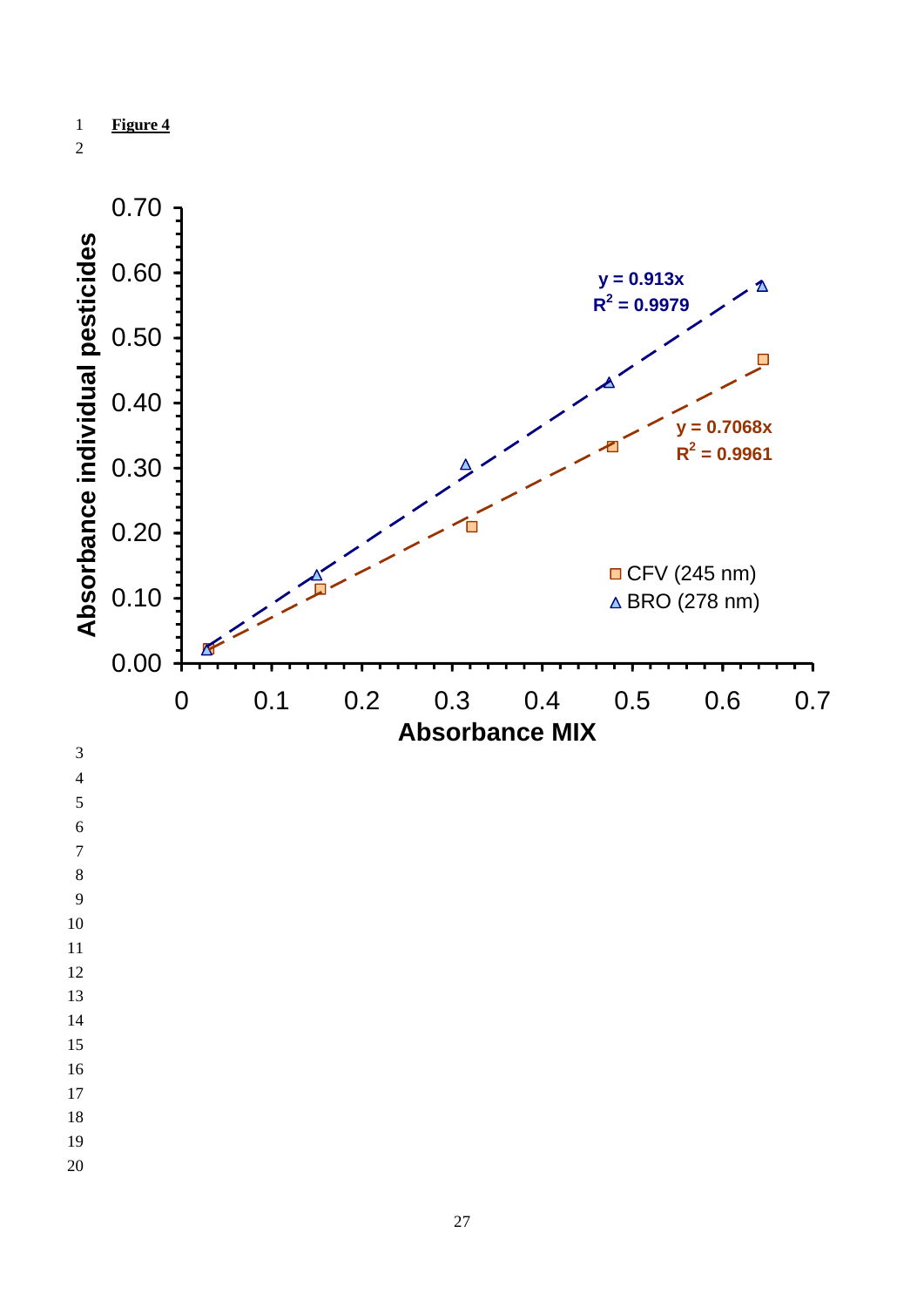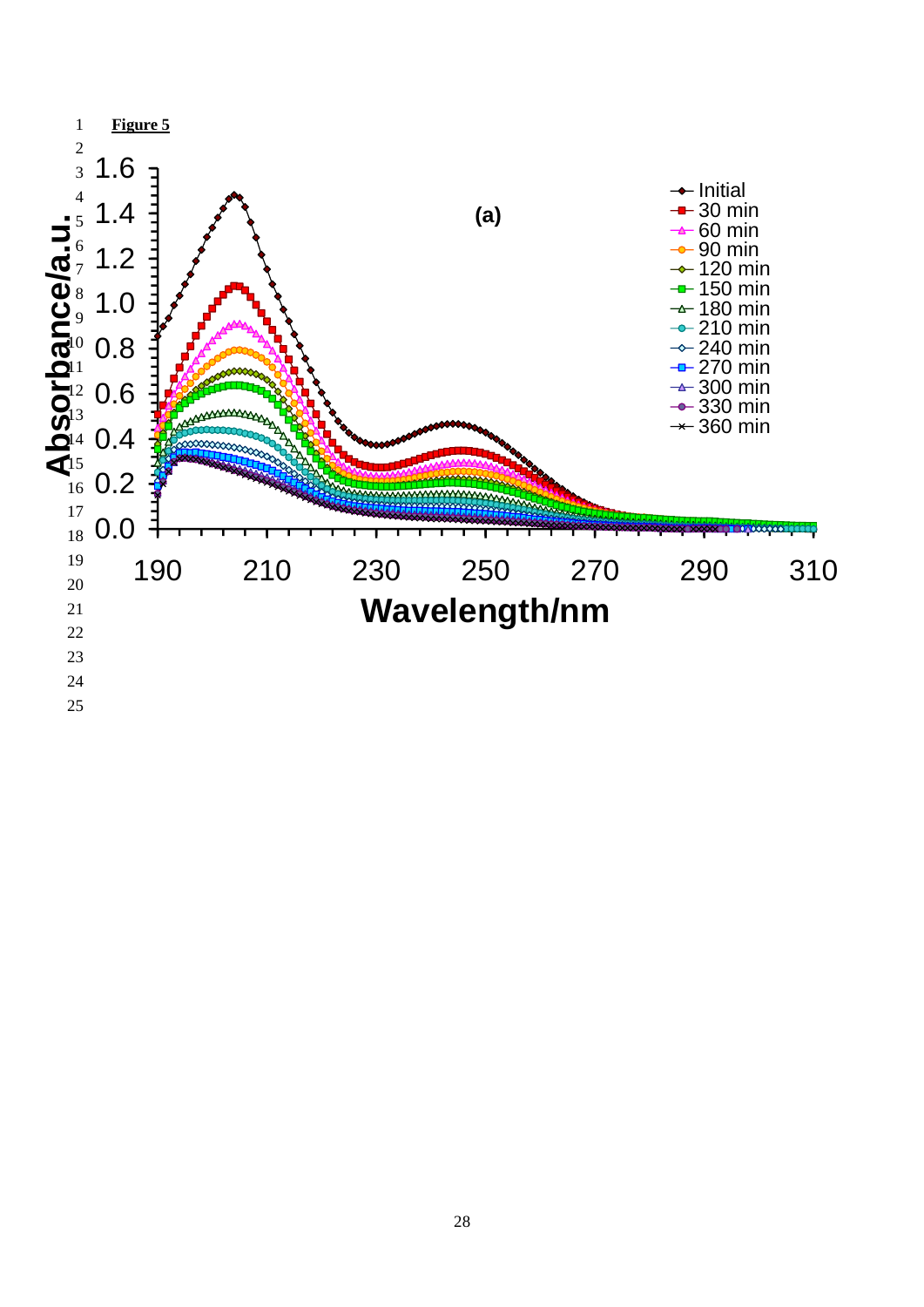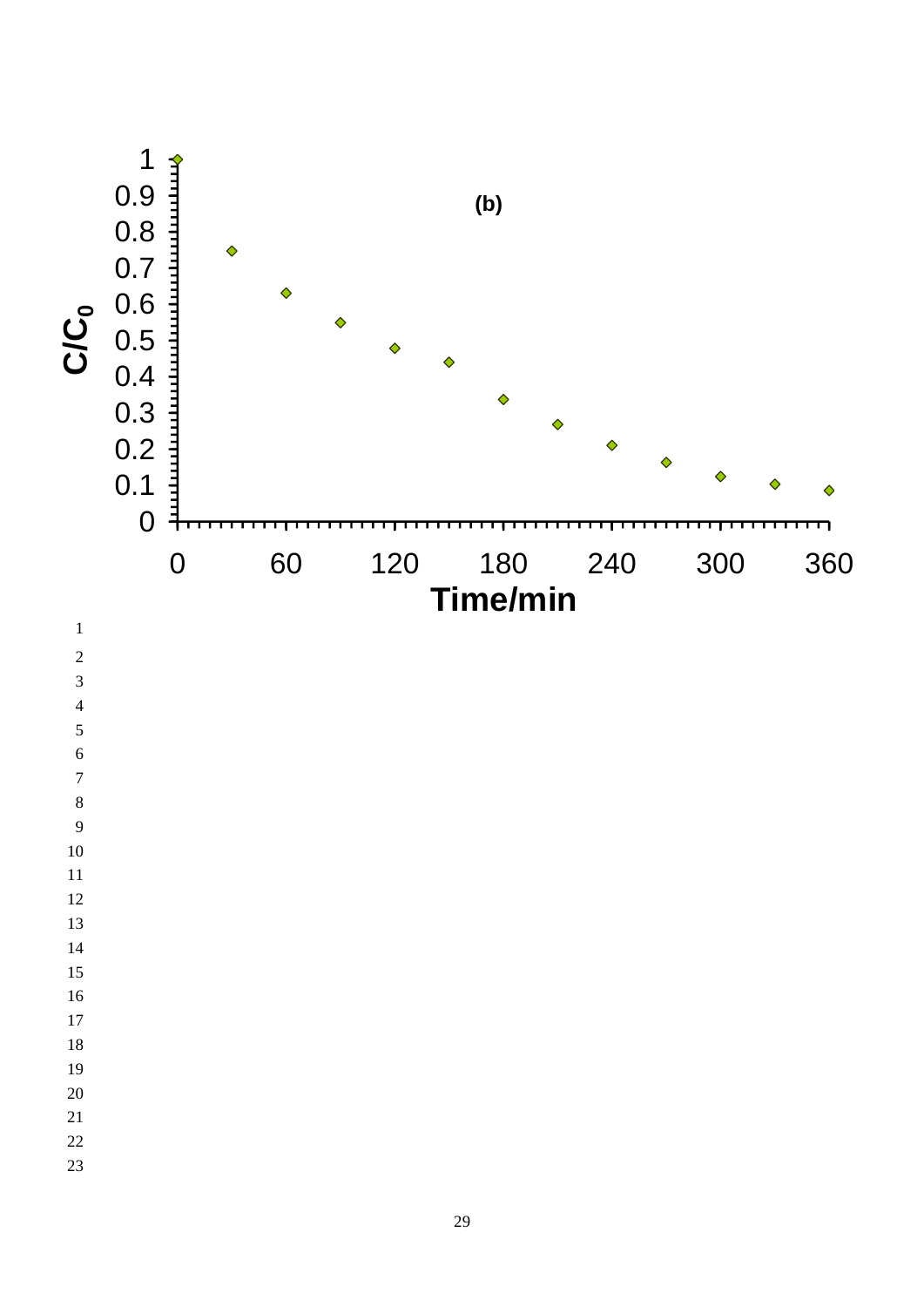

23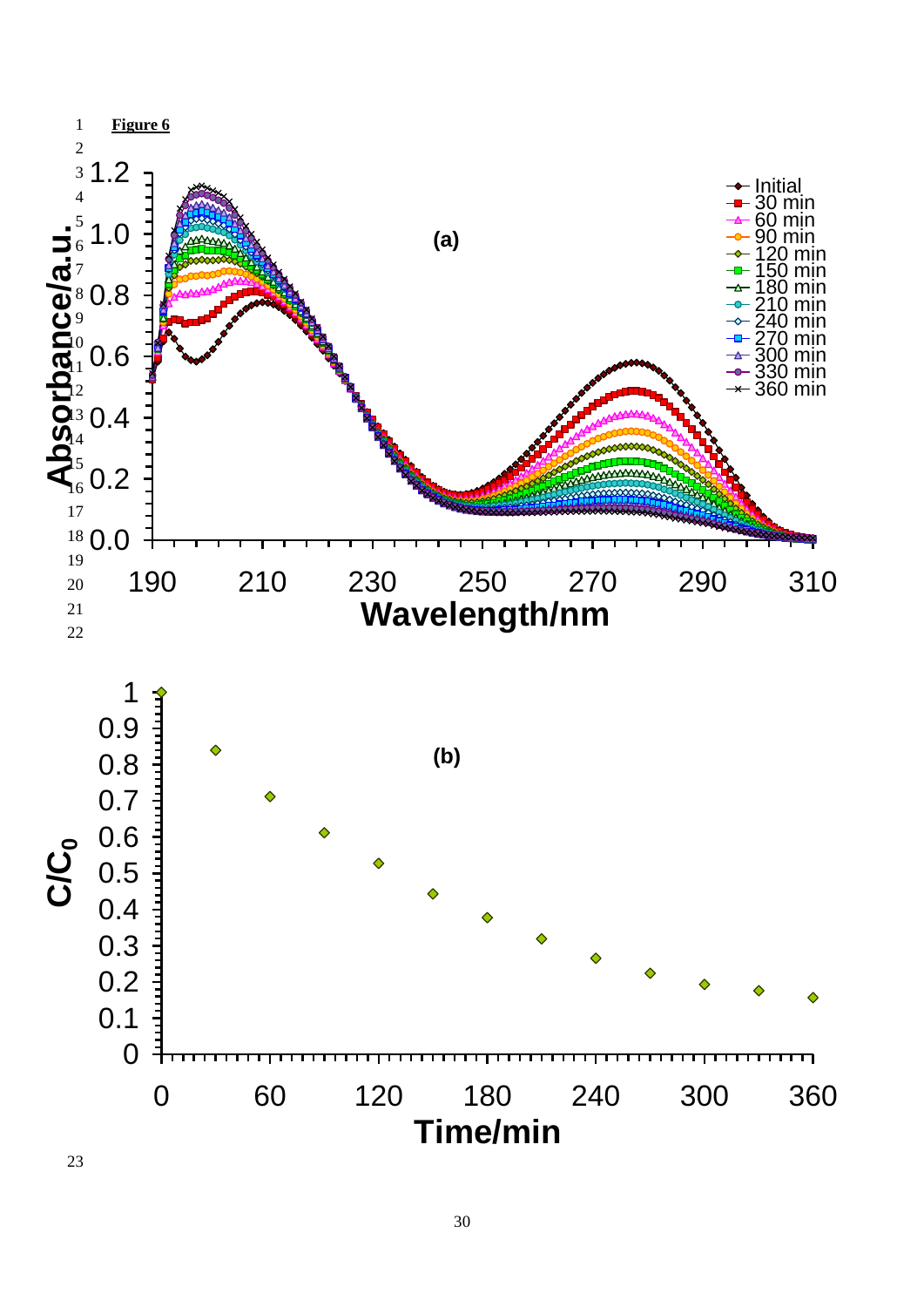